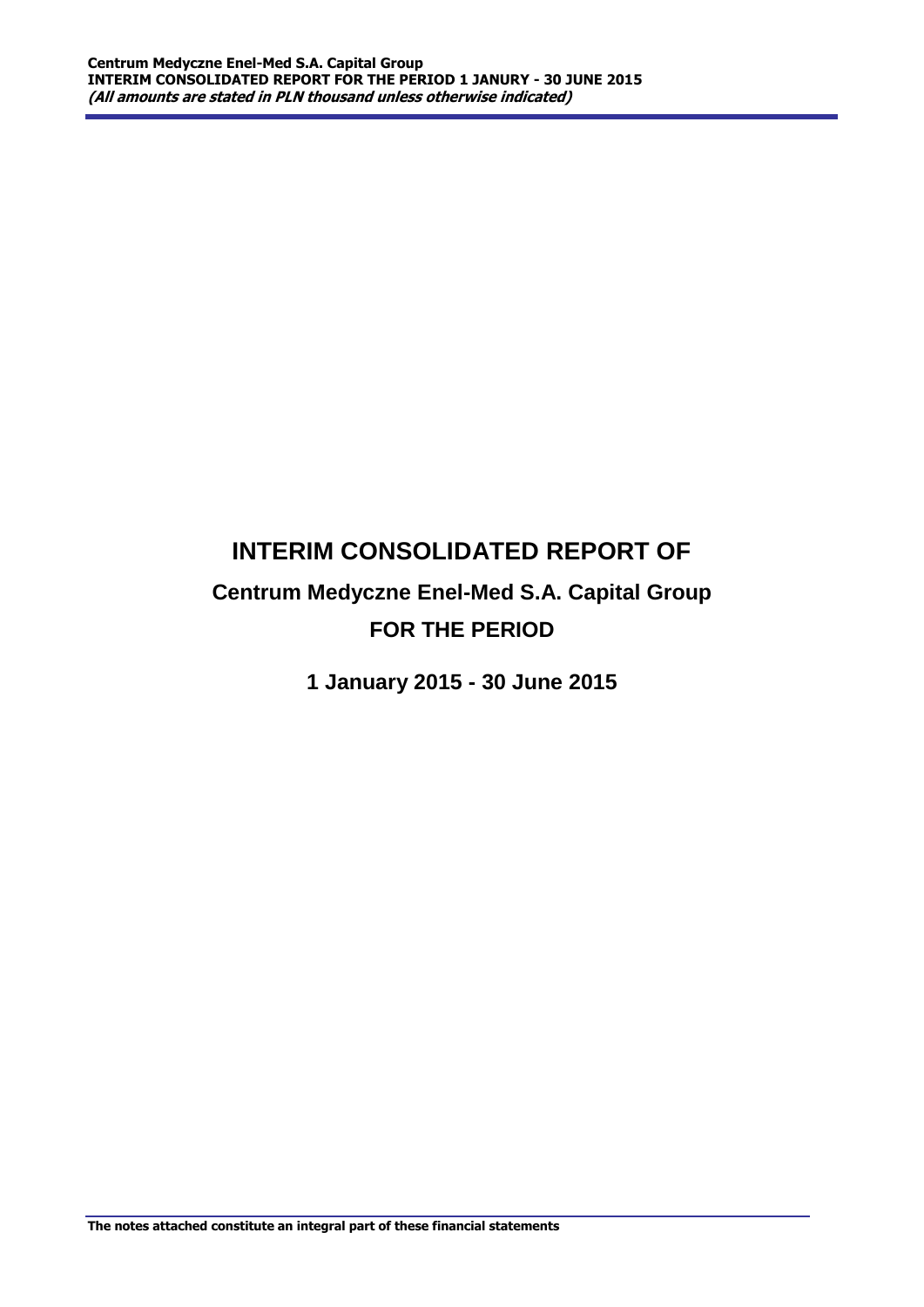**Table of Contents** 

- **A. A STATEMENT OF THE MANAGEMENT BOARD**
- **B. SELECTED FINANCIAL DATA**
- **C. INTERIM CONDENSED CONSOLIDATED FINANCIAL STATEMENTS**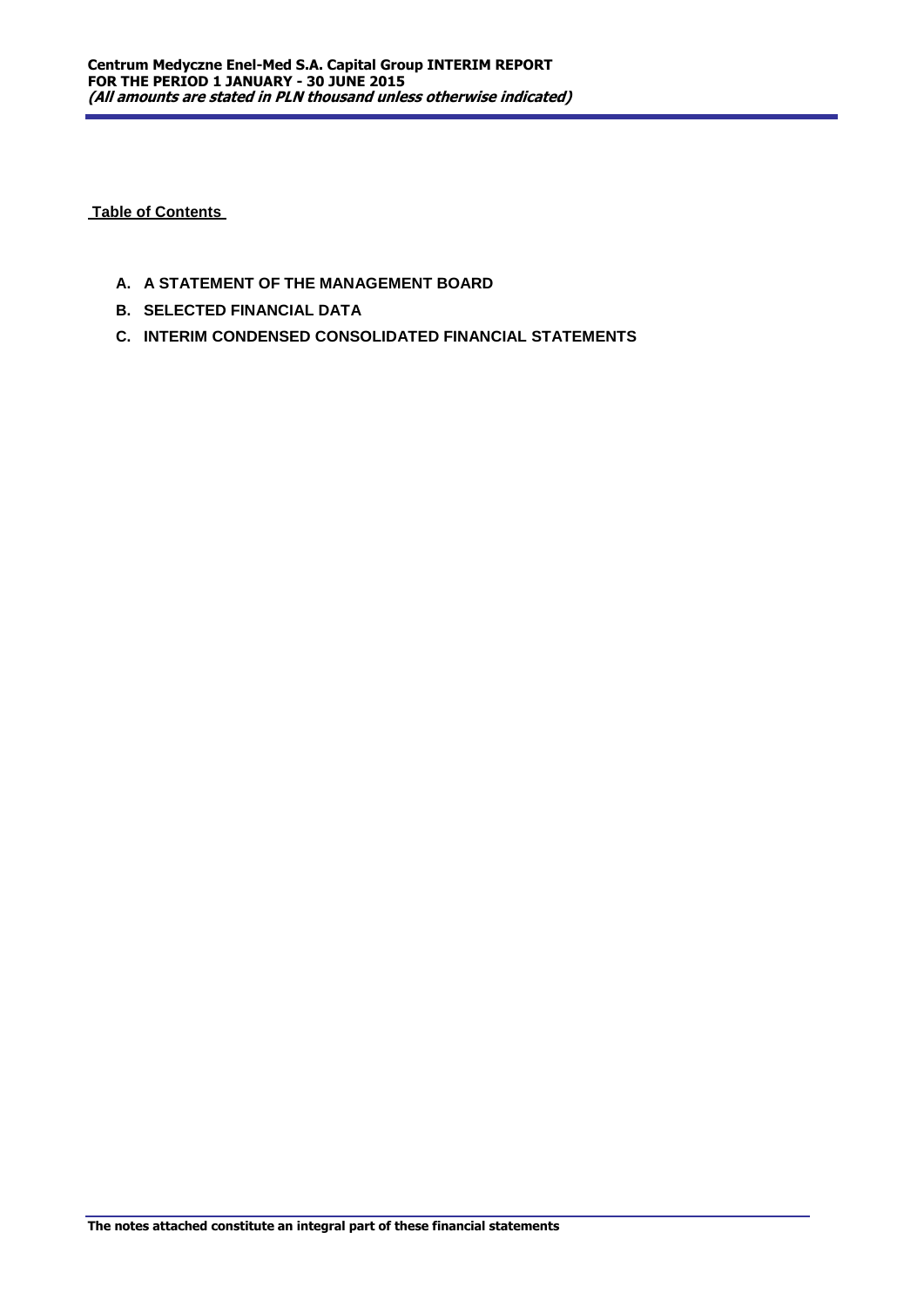# **A. A STATEMENT OF THE MANAGEMENT BOARD**

Pursuant to the Regulation of the Minister of Finance, dated 19 February 2009, on current and periodic information to be published by issuers of securities, the Management Board of the Company hereby represents this to the best of its knowledge, these interim condensed consolidated financial statements and comparative data have been prepared in accordance with the applicable accounting principles and they provide a true, fair and clear view of the material and financial position of the Company and its financial results.

The Management Board hereby, additionally, states that the report on the Group's activities presents a comprehensive view of the development, achievements and the situation of the Group, including a detailed description of fundamental threats and risk.

These interim condensed consolidated financial statements have been prepared in accordance with the accounting principles compliant with International Financial Reporting Standards as endorsed by the European Union, and in the scope required by the regulation of the Minister of Finance dated, 19 February 2009, on current and periodic information to be published by issuers of securities [i.e. Dz. U. (Journal of Laws) of 2014, item 133]. These financial statements cover the period from 1 January to 30 June 2015.

The Management Board hereby states that the entity, authorised to audit financial statements, which audited the interim condensed consolidated financial statements was selected in accordance with the provisions of law and that the entity and the auditors performing the audit fulfilled the conditions as regards the expression of an impartial and independent opinion on the audited financial statements in accordance with applicable national laws.

Pursuant to the corporate governance principles adopted by the Management Board, the statutory auditor was appointed by the Supervisory Board by resolution No. 2 dated 24 June 2015 on selection of a statutory auditor. The Supervisory Board made the above selection with a view to ensure a fully independent and unbiased selection as well as independent and unbiased work of the statutory auditor.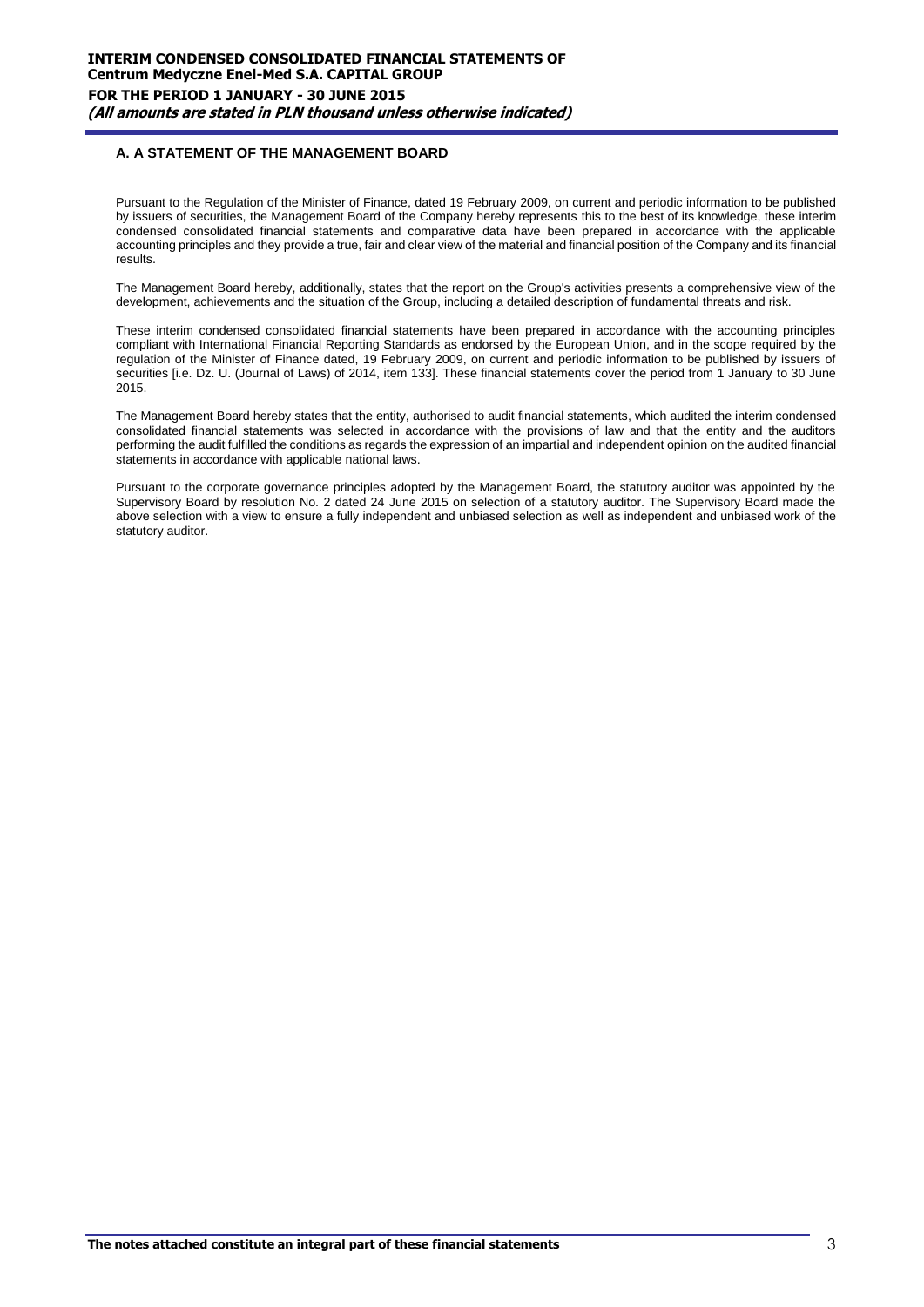# **B. SELECTED FINANCIAL DATA**

data in PLN thousand

| <b>Specification</b>                                       |            | 1 January 2015 - 30 June 2015 |            | 1 January 2014 - 30 June 2014<br><b>EUR</b><br>26,069<br>23.910<br>9,032<br>9,193<br>9.370<br>23,566,900<br>0.40 |
|------------------------------------------------------------|------------|-------------------------------|------------|------------------------------------------------------------------------------------------------------------------|
|                                                            | <b>PLN</b> | <b>EUR</b>                    | <b>PLN</b> |                                                                                                                  |
| <b>PROFIT AND LOSS ACCOUNT</b>                             |            |                               |            |                                                                                                                  |
| Net revenue from sales of<br>products, goods and materials | 114.505    | 27.698                        | 108.929    |                                                                                                                  |
| Cost of sales                                              | 105.380    | 25.490                        | 99.907     |                                                                                                                  |
| Operating profit (loss)                                    | 1.301      | 315                           | 37.741     |                                                                                                                  |
| Gross profit (loss)                                        | 2,035      | 492                           | 38,411     |                                                                                                                  |
| Net profit (loss)                                          | 1.445      | 349                           | 39.153     |                                                                                                                  |
| Number of shares in units                                  | 23,566,900 | 23,566,900                    | 23,566,900 |                                                                                                                  |
| Net profit (loss) per<br>ordinary share (PLN/EUR)          | 0.06       | 0.01                          | 1.66       |                                                                                                                  |

|                                |         | 30 June 2015 |         | 31 December 2014 |
|--------------------------------|---------|--------------|---------|------------------|
| <b>BALANCE SHEET</b>           |         |              |         |                  |
| Fixed assets                   | 100.228 | 23.896       | 99.184  | 23.270           |
| Current assets                 | 74.173  | 17.684       | 70.893  | 16.632           |
| <b>Equity</b>                  | 108.858 | 25,953       | 109,808 | 25.763           |
| Long-term liabilities          | 20,781  | 4,954        | 17.424  | 4.088            |
| Short-term liabilities         | 44.762  | 10.672       | 42.844  | 10.052           |
| Book value per share (PLN/EUR) | 4.62    | 1.10         | 4.66    | 1.09             |

**1 January 2015 - 30 June 2015 1 January 2014 - 30 June 2014**

| <b>CASH FLOW STATEMENT</b>                 |           |          |          |          |
|--------------------------------------------|-----------|----------|----------|----------|
| Net cash flow from operating<br>activities | 7.354     | 1.779    | 8,329    | 1.993    |
| Net cash flow from investing<br>activities | $-17.012$ | $-4.115$ | $-3.160$ | $-756$   |
| Net cash flow from financing<br>activities | -2        |          | $-4.545$ | $-1.088$ |

| EUR/PLN exchange rate                                      | 30 June 2015 | 30 June 2014 | 31 December 2014 |
|------------------------------------------------------------|--------------|--------------|------------------|
| - for balance sheet items<br>- for profit and loss account | 4.1944       | 4.1609       | 4.2623           |
| items                                                      | 4.1341       | 4.1784       | 4.1893           |

An average exchange rate of the National Bank of Poland (NBP) as of the balance sheet day was applied for the conversion of the balance sheet data.

An exchange rate being an arithmetic mean of the NBP rates in effect on the last day of particular months of a given period was applied for the conversion of profit and loss account and cash flow statement items.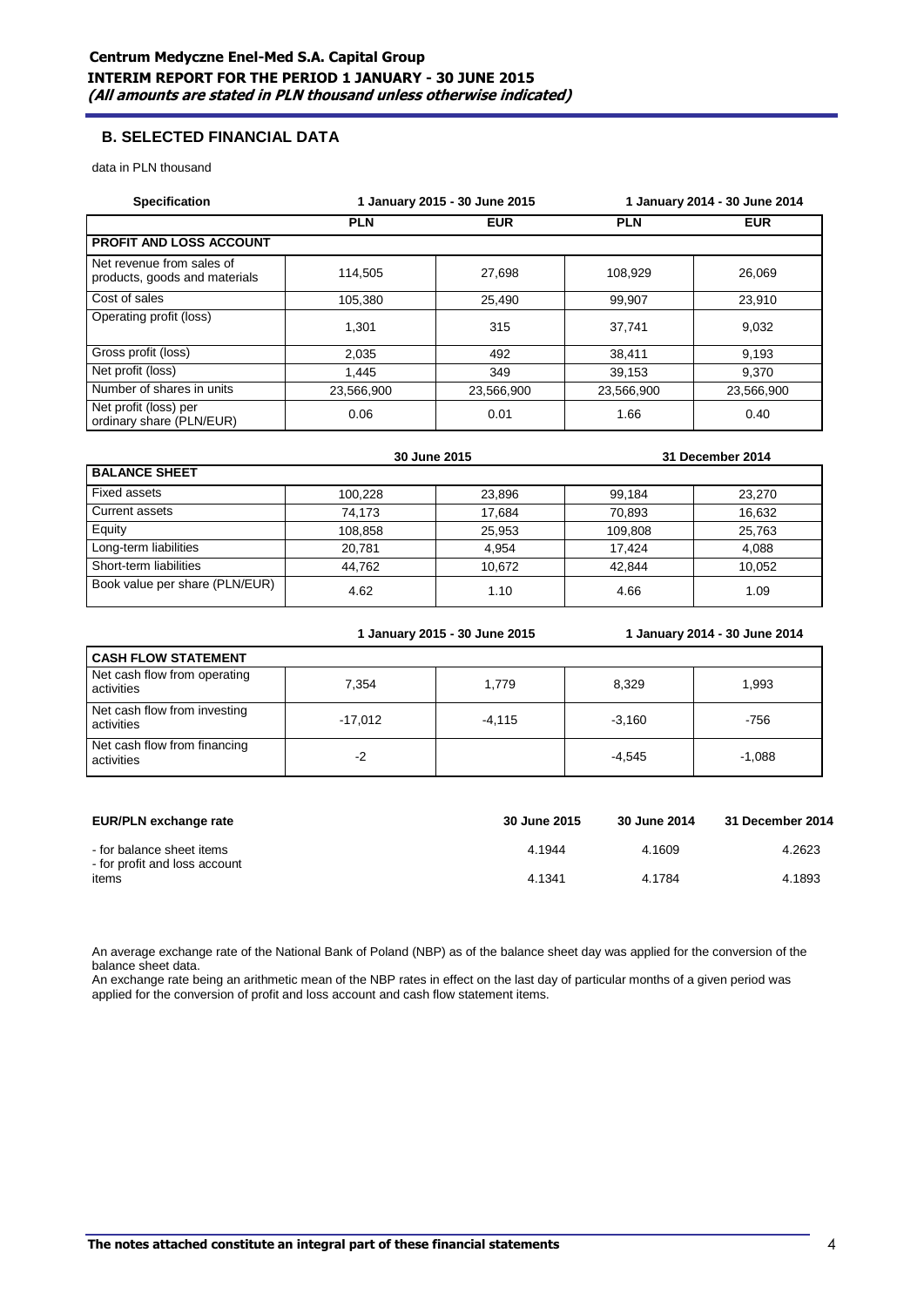# **C. INTERIM CONDENSED CONSOLIDATED FINANCIAL STATEMENTS FOR THE PERIOD FROM 1 JANUARY 2015 TO 30 JUNE 2015**

# **GENERAL INFORMATION**

# **I. PARENT COMPANY DATA:**

| Name:                                    |                                                                                                                                                                                                                                                                                |
|------------------------------------------|--------------------------------------------------------------------------------------------------------------------------------------------------------------------------------------------------------------------------------------------------------------------------------|
| Name:                                    | Centrum Medyczne ENEL-MED S.A.                                                                                                                                                                                                                                                 |
| Legal form:                              | Spółka Akcyjna (joint-stock company)                                                                                                                                                                                                                                           |
| Registered office:                       | Warszawa, ul. Słomińskiego 19, lok.524                                                                                                                                                                                                                                         |
| Country of incorporation:                | Poland                                                                                                                                                                                                                                                                         |
| Core business profile:<br>$\blacksquare$ | General medical practice activities (PKD - Polish Classification of Activities<br>8621Z)<br>Specialist medical practice activities (PKD 8622Z)<br>Physiotherapy activities (PKD 8690A)<br>Dental practice activities (PKD 8623Z)<br>Other human health care activities, n.e.c. |
| Registering body:                        | National Court Register                                                                                                                                                                                                                                                        |
| Statistical Identification Number REGON: | 140802685                                                                                                                                                                                                                                                                      |

# **II. DURATION OF THE CAPITAL GROUP:**

. The parent company - Centrum Medyczne ENEL-MED S.A. and other companies of the Group have been established for an indefinite period of time.

# **III. PERIODS PRESENTED**

Interim condensed consolidated financial statements include data for the period from 1 January 2015 to 30 June 2015. Comparative data is presented from 31 December 2014 and from 30 June 2014 in the interim condensed consolidated statement of the financial position and for the period from 1 January 2014 to 30 June 2014 in the interim condensed consolidated statement of comprehensive income, in the condensed consolidated profit and loss account, in the interim condensed consolidated statement of cash flow and in the interim condensed statement of changes in equity.

## **IV. THE COMPOSITION OF THE PARENT COMPANY'S AUTHORITIES AS OF 30 JUNE 2015:**

#### **The Management Board:**

Adam Stanisław Rozwadowski - President of the Management Board

Jacek Jakub Rozwadowski - Deputy President of the Management Board

**Changes in the Company's Management Board:** No personal changes in the composition of the Management Board took place in the financial year.

# **Supervisory Board:**

Anna Maria Rozwadowska

Janusz Ryszard Jakubowski

Anna Piszcz

Zbigniew Okoński

Adam Ciuhak

#### **Changes in the Company's Supervisory Board:**

No personnel changes in the composition of the Supervisory Board took place in the financial year.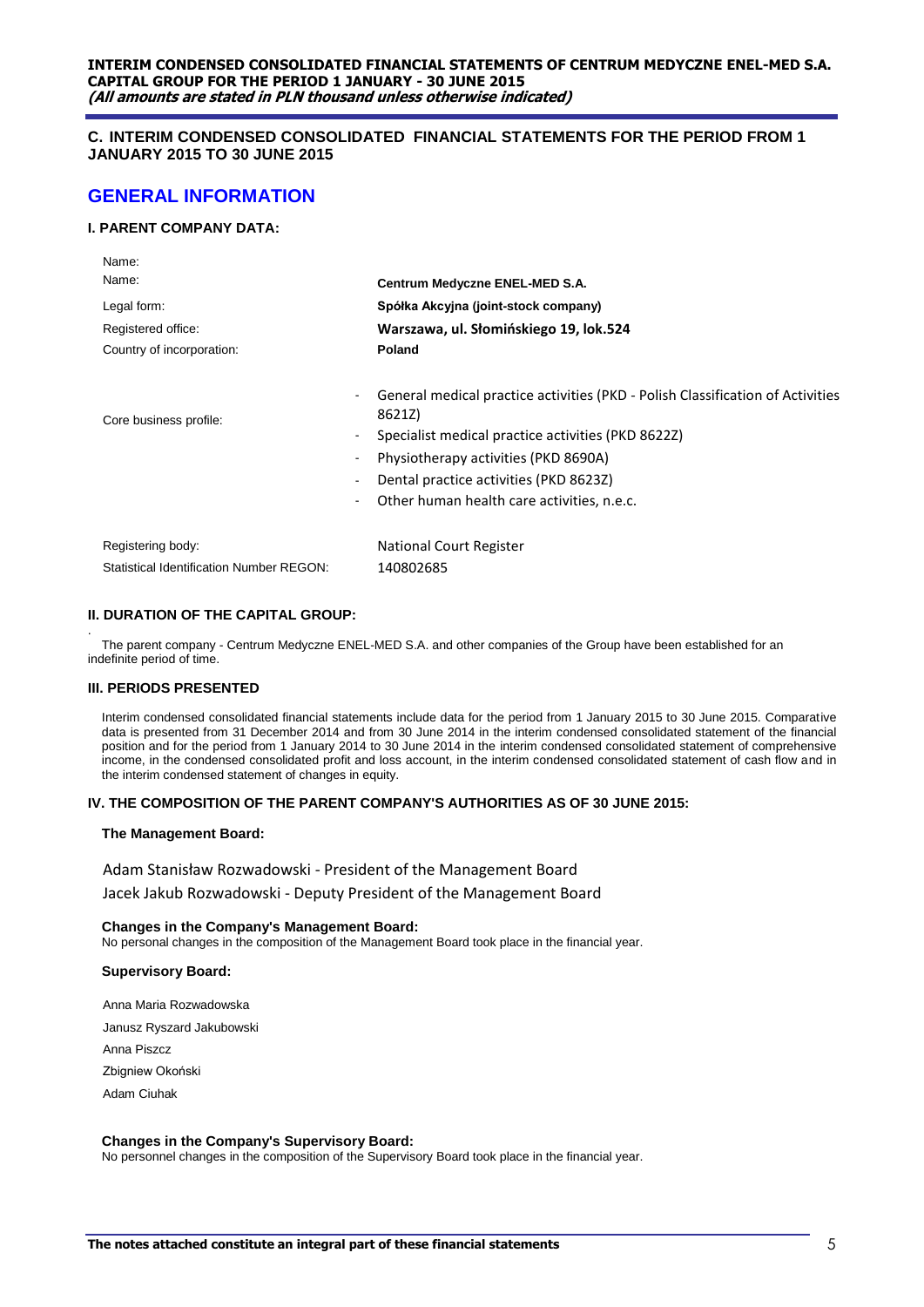## **V. STATUTORY AUDITORS:**

PKF Consult Sp. z o. o. ul. ul. Orzycka 6 lok. 1B 02 - 695 Warszawa

# **VI. MAJOR SHAREHOLDERS OF THE PARENT COMPANY**

As of 30 June 2015 the shareholders holding more than 5% of votes at the General Meeting of Shareholders were:

| <b>Shareholders</b>              | Number of shared | Share value | Share in the<br>share capital% | Number of<br>votes | Share in the total<br>number of votes<br>at the General<br><b>Meeting of</b><br>Shareholders (%) |
|----------------------------------|------------------|-------------|--------------------------------|--------------------|--------------------------------------------------------------------------------------------------|
| Adam Rozwadowski                 | 7,124,000        | 7,124       | 30.23                          | 7,124,000          | 30.23                                                                                            |
| Anna Rozwadowska                 | 7,123,950        | 7,124       | 30.23                          | 7,123,950          | 30.23                                                                                            |
| Generali OFE (Open Pension Fund) | 2,377,000        | 2,377       | 10.09                          | 2,377,000          | 10.09                                                                                            |
| OFE PZU "Złota Jesień"           | 1,778,000        | 1,778       | 7.54                           | 1,778,000          | 7.54                                                                                             |
| Other                            | 5,163,950        | 5,164       | 21.91                          | 5,163,950          | 21.91                                                                                            |
| <b>Total</b>                     | 23,566,900       | 23,567      | 100                            | 23,566,900         | 100                                                                                              |

## **VII. RELATED COMPANIES:**

- > "Centrum Medyczne Enel-Med" Sp. z o.o.<br>> Enel Invest Sp. z o.o. (100% in capital and
- Enel Invest Sp. z o.o. (100% in capital and voting rights)<br>
Enelbud Sp. z o.o. (80% in capital and voting rights)
- Enelbud Sp. z o.o. (80% in capital and voting rights)
- Bonus Vitae Sp. z o.o. (Enelbud holds 40% in capital and voting rights)
- Pro Care Sp. z o.o. (Enelbud holds 98% in capital and voting rights)

#### **VIII. GRAPHIC PRESENTATION OF THE CAPITAL GROUP:**



As of 30 June 2015 "Centrum Medyczne Enel-Med" Sp. z o.o. is a company personally related but not a subordinated entity.

As of the publication day of this report Centrum Medyczne ENEL-MED S.A. holds 100 shares in Enelbud Sp. z o.o., representing 100% of the share capital whilst Enel Invest Sp. z o.o. holds 100% of shares in "Centrum Medyczne Enel-Med" Sp. z o.o.

#### **IX. APPROVAL OF THE FINANCIAL STATEMENTS**

These interim condensed consolidated financial statements were approved for publication by the Management Board on 31 August 2015.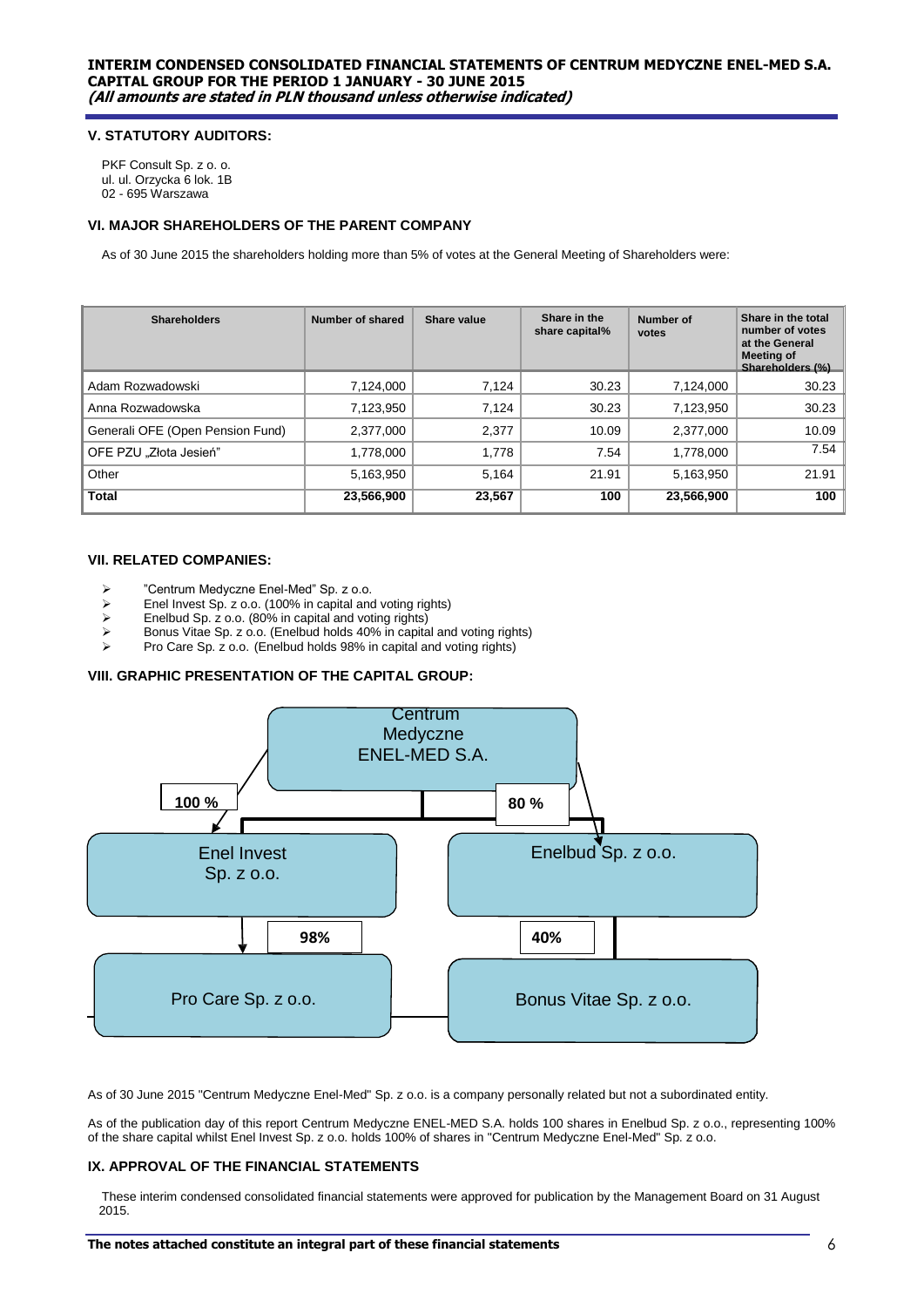# **INTERIM CONDENSED CONSOLIDATED FINANCIAL STATEMENTS OF CENTRUM MEDYCZNE ENEL-MED S.A. CAPITAL GROUP**

# **Interim condensed consolidated profit and loss account**

| INTERIM CONSOLIDATED PROFIT AND LOSS ACCOUNT                            | for the period 1 January<br>2015 - 30 June 2015 | for the period 1 January<br>2014 - 30 June 2014 |
|-------------------------------------------------------------------------|-------------------------------------------------|-------------------------------------------------|
| Sales revenue                                                           | 114,505                                         | 108,929                                         |
| Revenue from sales of products                                          | 114,505                                         | 108,929                                         |
| Revenue from sales of services                                          |                                                 |                                                 |
| Revenue from sales of goods and materials                               |                                                 |                                                 |
| Cost of products, goods and materials sold, including:                  | 105,380                                         | 99,907                                          |
| Production costs of products and services sold                          | 105,380                                         | 99,907                                          |
| Value of goods and materials sold                                       |                                                 |                                                 |
| Gross profit (loss) on sales                                            | 9,125                                           | 9,022                                           |
| Difference in distribution of non-cash assets to owners                 |                                                 |                                                 |
| Other operating revenue                                                 | 520                                             | 42,599                                          |
| Sales costs                                                             | 4,040                                           | 3,731                                           |
| Overhead                                                                | 3,714                                           | 3,506                                           |
| Research and development expenditures                                   |                                                 |                                                 |
| Other operating costs                                                   | 590                                             | 6,643                                           |
| <b>Operating profit (loss)</b>                                          | 1,301                                           | 37,741                                          |
| <b>Financial income</b>                                                 | 1,265                                           | 1,602                                           |
| <b>Financial costs</b>                                                  | 531                                             | 893                                             |
| Share in net profit (loss) of entities measured under the equity method |                                                 | -39                                             |
| Pre-tax profit (loss)                                                   | 2,035                                           | 38,411                                          |
| Income tax                                                              | 590                                             | -742                                            |
| Net profit (loss) on continuing operation                               | 1,445                                           | 39,153                                          |
| Profit (loss) on discontinued operation                                 |                                                 |                                                 |
| Net profit (loss)                                                       | 1,445                                           | 39,153                                          |
| Profit (loss) attributable to non-controlling interests                 | $-42$                                           | -46                                             |
| Net profit (loss) of parent company                                     | 1,487                                           | 39,199                                          |
|                                                                         |                                                 |                                                 |
| Net profit (loss) per share (in PLN)                                    | 0.06                                            | 1.66                                            |
| Basic for the financial period                                          | 0.06                                            | 1.66                                            |
| Diluted for the financial period                                        | 0.06                                            | 1.66                                            |
| Net profit (loss) per share on continuing operation (in PLN)            | 0.06                                            | 1.66                                            |
| Basic for the financial period                                          | 0.06                                            | 1.66                                            |
| Diluted for the financial period                                        | 0.06                                            | 1.66                                            |
| Net profit (loss) per share on discontinued operation (in PLN)          |                                                 |                                                 |

**Warsaw, 27 August 2015,** 

**Signatures of Members of the Management Board:**

**Signature of a person preparing the statement:**

# **Interim condensed consolidated statement of comprehensive income**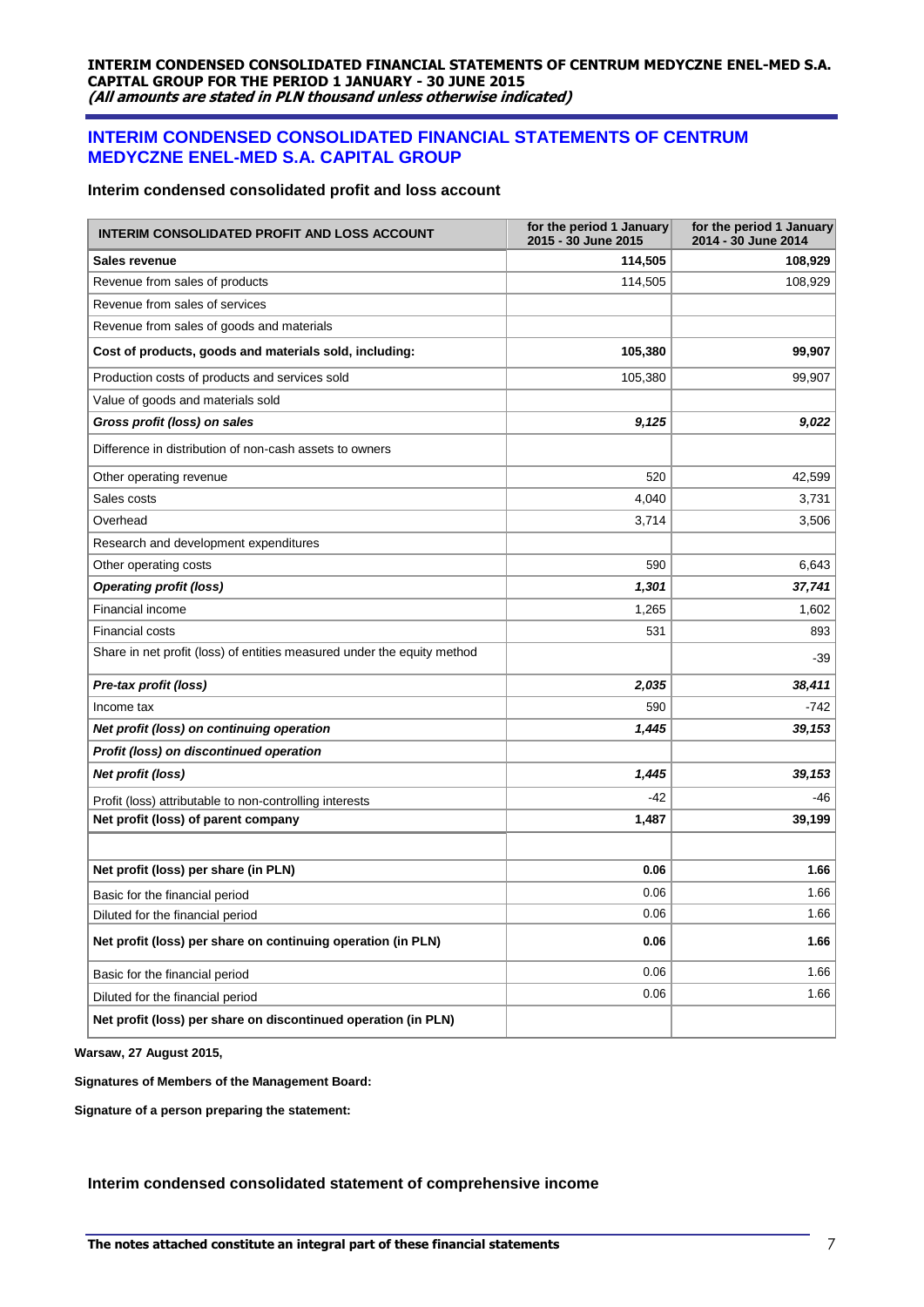|                                                                                                                      | for the period 1 January<br>2015 - 30 June 2015 | for the period 1 January<br>2014 - 30 June 2014 |
|----------------------------------------------------------------------------------------------------------------------|-------------------------------------------------|-------------------------------------------------|
| Net profit (loss)                                                                                                    | 1,445                                           | 39,153                                          |
| Exchange differences in the translation of foreign operations                                                        |                                                 |                                                 |
| Exchange differences in the translation of entities measured under the<br>equity method                              |                                                 |                                                 |
| Net loss on the hedge of net investments in foreign operations                                                       |                                                 |                                                 |
| Revaluation of tangible fixed assets                                                                                 |                                                 |                                                 |
| Net change in the fair value of financial assets available for sale                                                  | -38                                             |                                                 |
| Net change in the fair value of available-for-sale financial assets<br>reclassified to profit or loss for the period |                                                 |                                                 |
| The effective portion of changes in fair value of cash flows hedges                                                  |                                                 |                                                 |
| Net change in the fair value of cash flow hedges reclassified to profit or loss<br>for the period                    |                                                 |                                                 |
| Actuarial gains (losses) in defined benefit plans                                                                    |                                                 |                                                 |
| Income tax related to items of other comprehensive income                                                            |                                                 |                                                 |
| <b>Total comprehensive income</b>                                                                                    | 1,407                                           | 39,153                                          |
| Total comprehensive income attributable to non-controlling shareholders                                              | $-42$                                           | -46                                             |
| Total comprehensive income for parent company                                                                        | 1,449                                           | 39,199                                          |

**Warsaw, 27 August 2015,** 

**Signatures of Members of the Management Board:**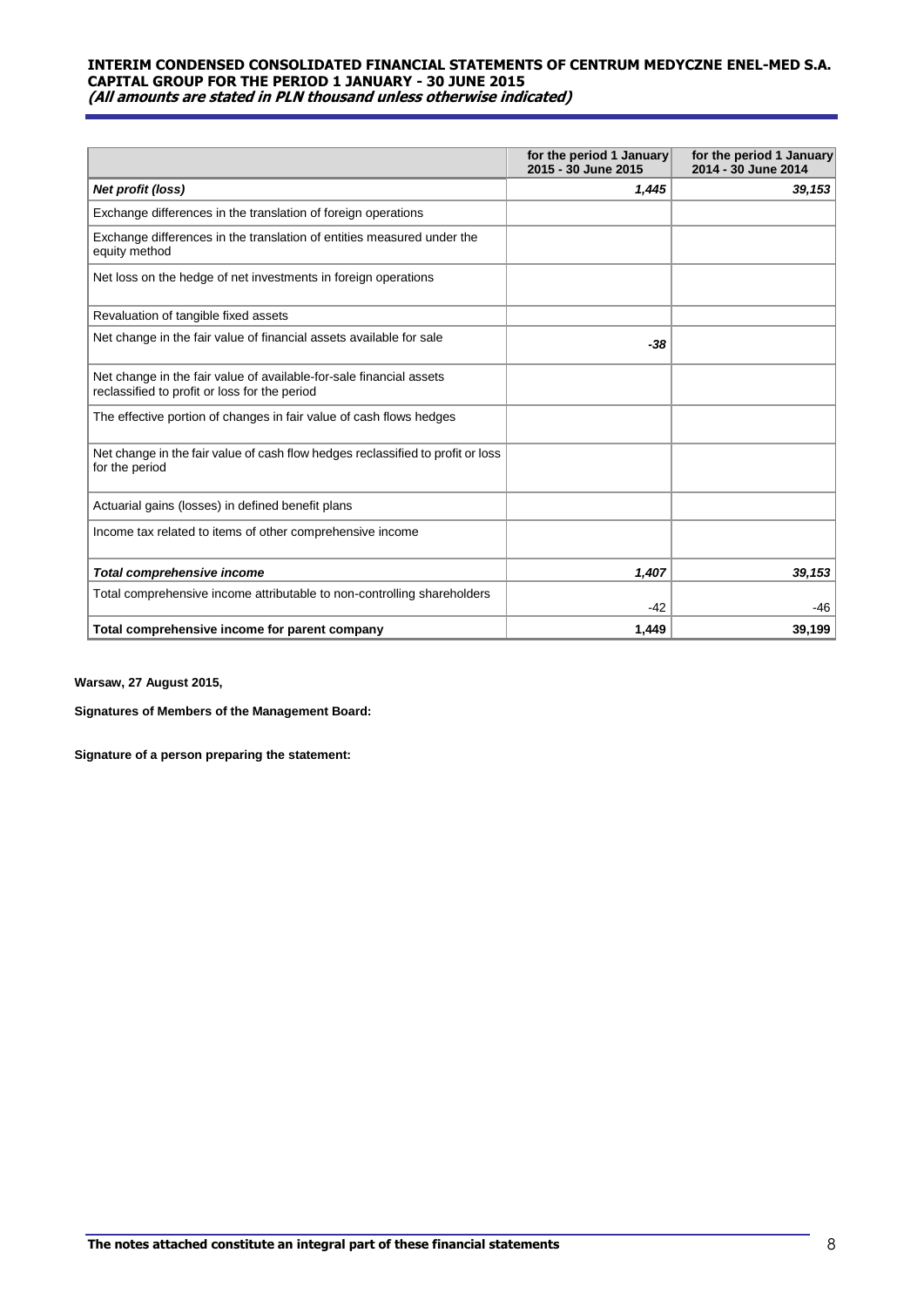# **Interim condensed consolidated statement of financial position**

| <b>ASSETS</b>                                                     | 30 June 2015   | 31<br><b>December</b><br>2014 | 30 June 2014 |
|-------------------------------------------------------------------|----------------|-------------------------------|--------------|
| <b>Fixed assets</b>                                               | 100,228        | 99,184                        | 96,159       |
| Tangible fixed assets                                             | 94,982         | 93,922                        | 87,323       |
| Intangible assets                                                 | 2,980          | 3,094                         | 2,826        |
| Goodwill                                                          |                |                               |              |
| Investment property                                               |                |                               |              |
| Investments in related parties measured under equity method       | $\overline{2}$ | $\overline{2}$                | 765          |
| Shares and interest in subsidiaries not included in consolidation |                |                               |              |
| Available-for-sale financial assets                               |                |                               |              |
| Other financial assets                                            | 1,068          | 1,046                         | 4,146        |
| Deferred tax assets                                               |                |                               |              |
| Other fixed assets                                                | 1,196          | 1,120                         | 1,099        |
| <b>Current assets</b>                                             | 74,173         | 70,893                        | 66,464       |
| Inventory                                                         | 1,890          | 1,496                         | 949          |
| Trade receivables                                                 | 11,053         | 10,901                        | 9,304        |
| Income tax receivables                                            |                |                               |              |
| Other receivables                                                 | 1,103          | 963                           | 53,357       |
| Available-for-sale financial assets                               | 7,962          |                               |              |
| Financial assets measured at fair value through profit or loss    |                |                               |              |
| Other financial assets                                            | 4,369          | 4,401                         | 603          |
| <b>Prepayments and Accruals</b>                                   | 2,442          | 1,259                         | 1,665        |
| Cash and cash equivalents                                         | 45,354         | 51,872                        | 587          |
| Assets classified as held for sale                                |                |                               |              |
| <b>TOTAL ASSETS</b>                                               | 174,401        | 170,076                       | 162,624      |

**Warsaw, 27 August 2015**

**Signatures of Members of the Management Board:**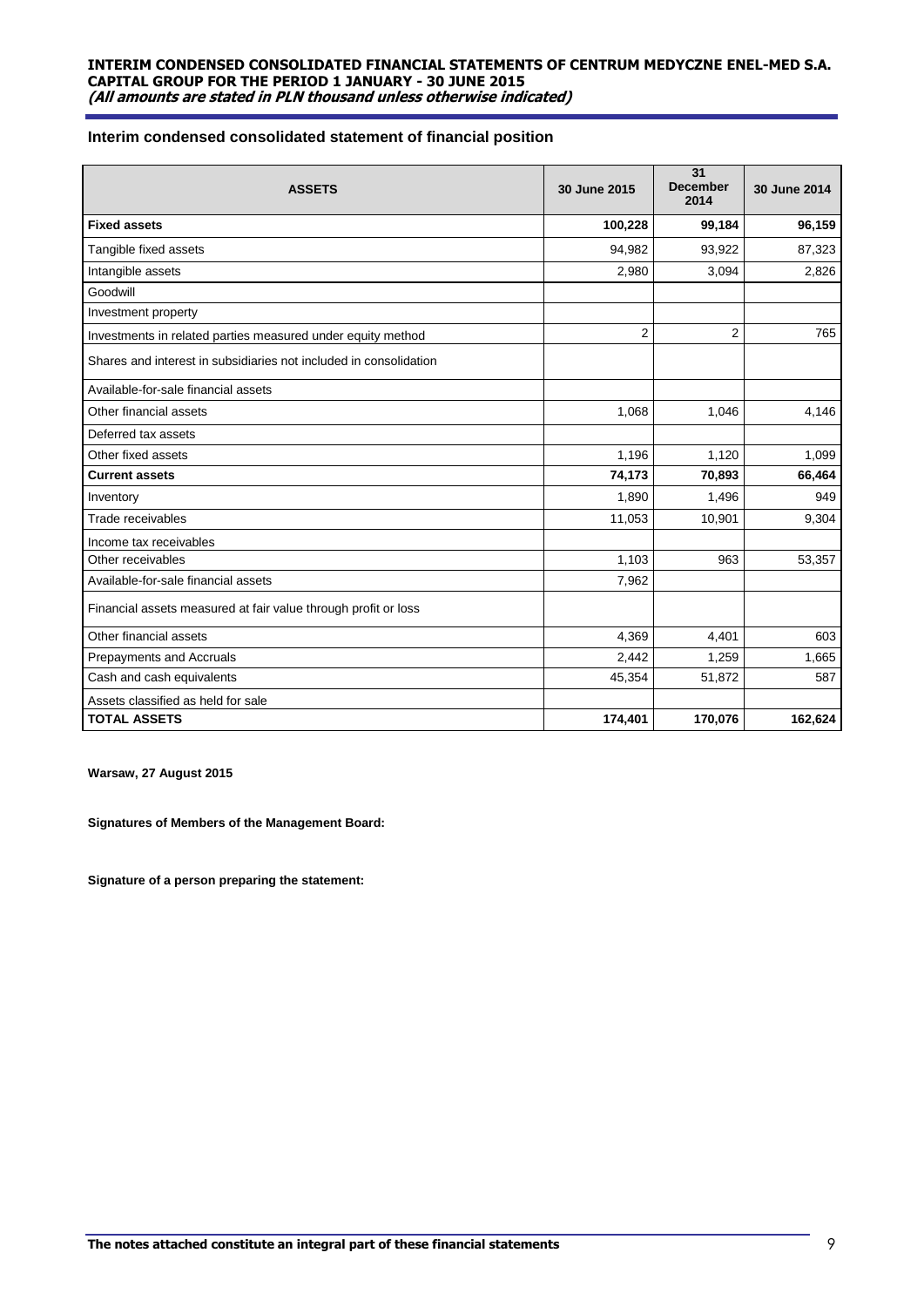| <b>LIABILITIES</b>                                                    | 30 June 2015 | 31 December 2014 | 30 June 2014 |
|-----------------------------------------------------------------------|--------------|------------------|--------------|
| <b>Equity</b>                                                         | 108,859      | 109,808          | 107,504      |
| Equity of parent company's shareholders                               | 108,479      | 109,387          | 107,041      |
| Share capital                                                         | 23,567       | 23,567           | 23,567       |
| Supplementary capital from the sale of shares at premium              | 24,886       | 24,886           | 24,886       |
| Own shares (negative figure)                                          |              |                  |              |
| Other capital                                                         | 45,375       | 6,321            | 6,109        |
| Currency translation differences                                      |              |                  |              |
| Undistributed profit                                                  | 13,164       | 13,069           | 13,280       |
| Financial result for the current period                               | 1,487        | 41,544           | 39,199       |
| Non-controlling shareholders' equity                                  | 380          | 422              | 464          |
| <b>Long-term liabilities</b>                                          | 20,780       | 17,424           | 21,806       |
| Credits and loans                                                     | 13,593       | 10,119           | 14,113       |
| Other financial liabilities                                           | 1,927        | 2,457            | 2,468        |
| Other long-term liabilities                                           | 22           | 22               | 1,324        |
| Deferred income tax liability                                         | 4,946        | 4,510            | 3,686        |
| Deferred income                                                       |              | 24               | 26           |
| Provision for pensions and similar benefits                           | 292          | 292              | 189          |
| Other provisions                                                      |              |                  |              |
| <b>Short-term liabilities</b>                                         | 44,762       | 42,844           | 33,313       |
| Credits and loans                                                     | 19,692       | 16,498           | 10,832       |
| Other financial liabilities                                           | 1,296        | 1,355            | 1,465        |
| <b>Trade liabilities</b>                                              | 16,929       | 18,394           | 14,708       |
| Current income tax liabilities                                        |              |                  | 134          |
| <b>Other liabilities</b>                                              | 5,244        | 4,621            | 4,463        |
| Deferred income                                                       | 79           | 224              | 471          |
| Provision for pensions and similar benefits                           | 1,522        | 1,723            | 1,240        |
| Other provisions                                                      |              | 30               |              |
| Liabilities directly related to assets classified as<br>held for sale |              |                  |              |
| <b>TOTAL LIABILITIES</b>                                              | 174,401      | 170,076          | 162,624      |

**Warsaw, 27 August 2015,** 

# **Signatures of Members of the Management Board:**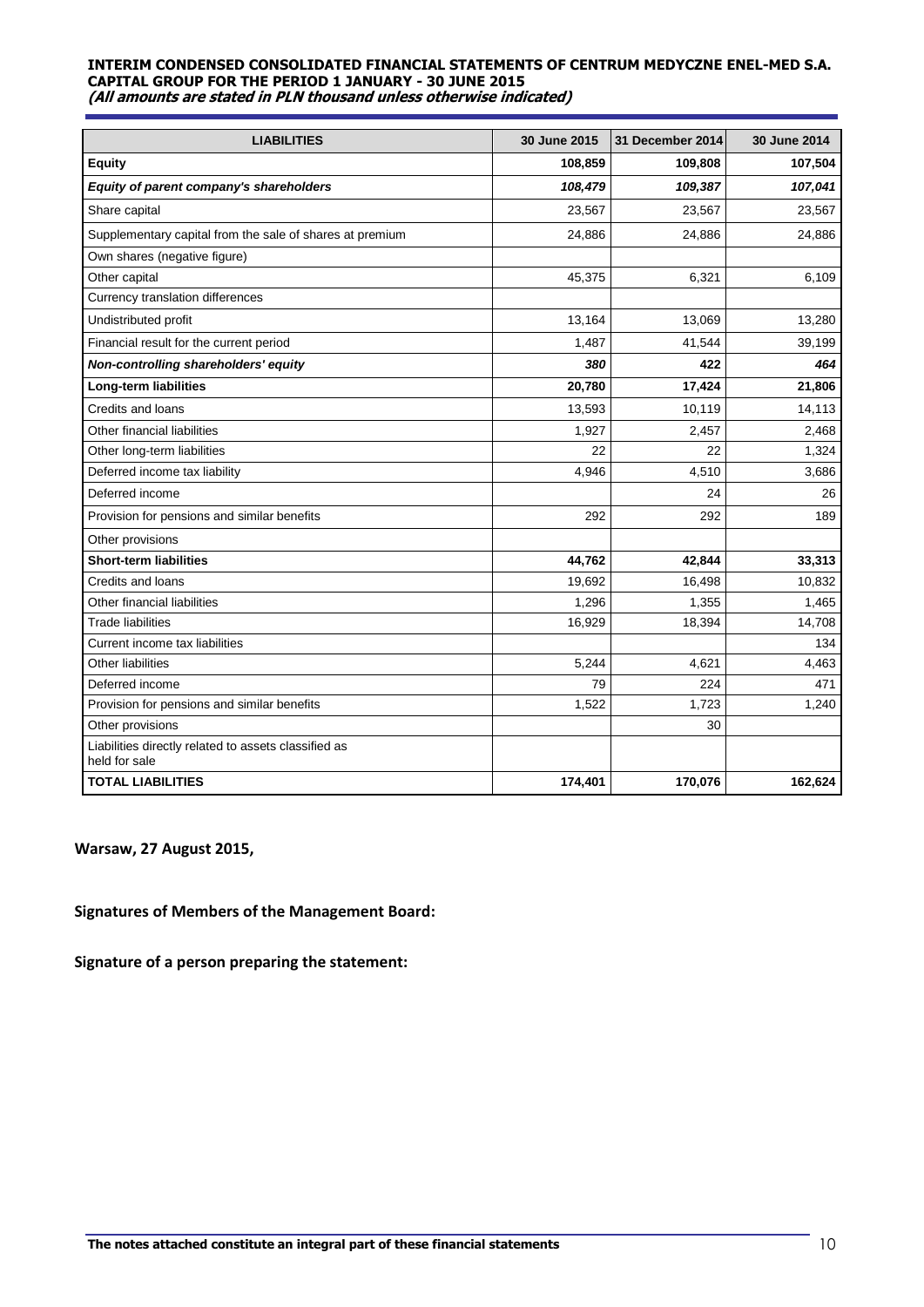# **INTERIM CONDENSED CONSOLIDATED FINANCIAL STATEMENTS OF Centrum Medyczne Enel-Med S.A. Capital Group FOR THE PERIOD 1 JANUARY - 30 JUNE 2015**

**(All amounts are stated in PLN thousand unless otherwise indicated)**

# **Interim condensed statement of changes in consolidated equity**

|                                                     | Initial<br>capital | <b>Supplementary</b><br>capital from the<br>sale of shares at<br>premium | Other<br>capital | <b>Currency</b><br>translation<br>differences | <b>Undistributed</b><br>profit                | <b>Financial</b><br>result for<br>the current<br>period | <b>Equity of parent</b><br>company's<br>shareholders | <b>Equity of parent</b><br>company's<br>shareholders | <b>Equity of</b><br>parent<br>company's<br>shareholders |
|-----------------------------------------------------|--------------------|--------------------------------------------------------------------------|------------------|-----------------------------------------------|-----------------------------------------------|---------------------------------------------------------|------------------------------------------------------|------------------------------------------------------|---------------------------------------------------------|
|                                                     |                    |                                                                          |                  |                                               | Six month period ended on 30 June 2015        |                                                         |                                                      |                                                      |                                                         |
| Equity as of 1 January 2015                         | 23 5 67            | 24 886                                                                   | 6 3 2 1          |                                               | 54 613                                        |                                                         | 109 387                                              | 422                                                  | 109 808                                                 |
| Amendments to the accounting<br>principles (policy) |                    |                                                                          |                  |                                               |                                               |                                                         |                                                      |                                                      |                                                         |
| Adjustments due to fundamental errors               |                    |                                                                          |                  |                                               |                                               |                                                         |                                                      |                                                      |                                                         |
| <b>Equity after adjustments</b>                     | 23 5 67            | 24 886                                                                   | 6 3 2 1          |                                               | 54 613                                        |                                                         | 109 387                                              | 422                                                  | 109 808                                                 |
| <b>Issue of shares</b>                              |                    |                                                                          |                  |                                               |                                               |                                                         |                                                      |                                                      |                                                         |
| Cost of shares issued                               |                    |                                                                          |                  |                                               |                                               |                                                         |                                                      |                                                      |                                                         |
| Share-based payments                                |                    |                                                                          |                  |                                               |                                               |                                                         |                                                      |                                                      |                                                         |
| Net profit distribution                             |                    |                                                                          | 39 092           |                                               | $-39092$                                      |                                                         |                                                      |                                                      |                                                         |
| Dividend payout                                     |                    |                                                                          |                  |                                               | $-2357$                                       |                                                         | $-2357$                                              |                                                      | $-2357$                                                 |
| Financial year profit                               |                    |                                                                          |                  |                                               |                                               | 1 4 8 7                                                 | 1 4 8 7                                              | $-42$                                                | 1 4 4 5                                                 |
| Other comprehensive income                          |                    |                                                                          | $-38$            |                                               |                                               |                                                         | $-38$                                                |                                                      | $-38$                                                   |
| Total comprehensive income                          |                    |                                                                          | $-38$            |                                               |                                               | 1 4 8 7                                                 | 1 4 4 9                                              | $-42$                                                | 1 4 0 7                                                 |
| Equity as of 30 June 2015                           | 23 5 67            | 24 886                                                                   | 45 375           |                                               | 13 164                                        | 1 4 8 7                                                 | 108 479                                              | 380                                                  | 108 859                                                 |
|                                                     |                    |                                                                          |                  |                                               | Twelve month period ended on 31 December 2014 |                                                         |                                                      |                                                      |                                                         |
| Equity as of 1 January 2014                         | 23 5 67            | 24 886                                                                   | 5 6 4 2          |                                               | 13747                                         |                                                         | 67842                                                | 509                                                  | 68 351                                                  |
| Amendments to the accounting<br>principles (policy) |                    |                                                                          |                  |                                               |                                               |                                                         |                                                      |                                                      |                                                         |
| Adjustments due to fundamental errors               |                    |                                                                          |                  |                                               |                                               |                                                         |                                                      |                                                      |                                                         |
| <b>Equity after adjustments</b>                     | 23 567             | 24 8 86                                                                  | 5 6 4 2          |                                               | 13747                                         |                                                         | 67842                                                | 509                                                  | 68 351                                                  |
| ssue of shares                                      |                    |                                                                          |                  |                                               |                                               |                                                         |                                                      |                                                      |                                                         |
| Cost of shares issued                               |                    |                                                                          |                  |                                               |                                               |                                                         |                                                      |                                                      |                                                         |
| Share-based payments                                |                    |                                                                          |                  |                                               |                                               |                                                         |                                                      |                                                      |                                                         |
| <b>Net profit distribution</b>                      |                    |                                                                          | 679              |                                               | $-679$                                        |                                                         |                                                      |                                                      |                                                         |
| Dividend payout                                     |                    |                                                                          |                  |                                               |                                               |                                                         |                                                      |                                                      |                                                         |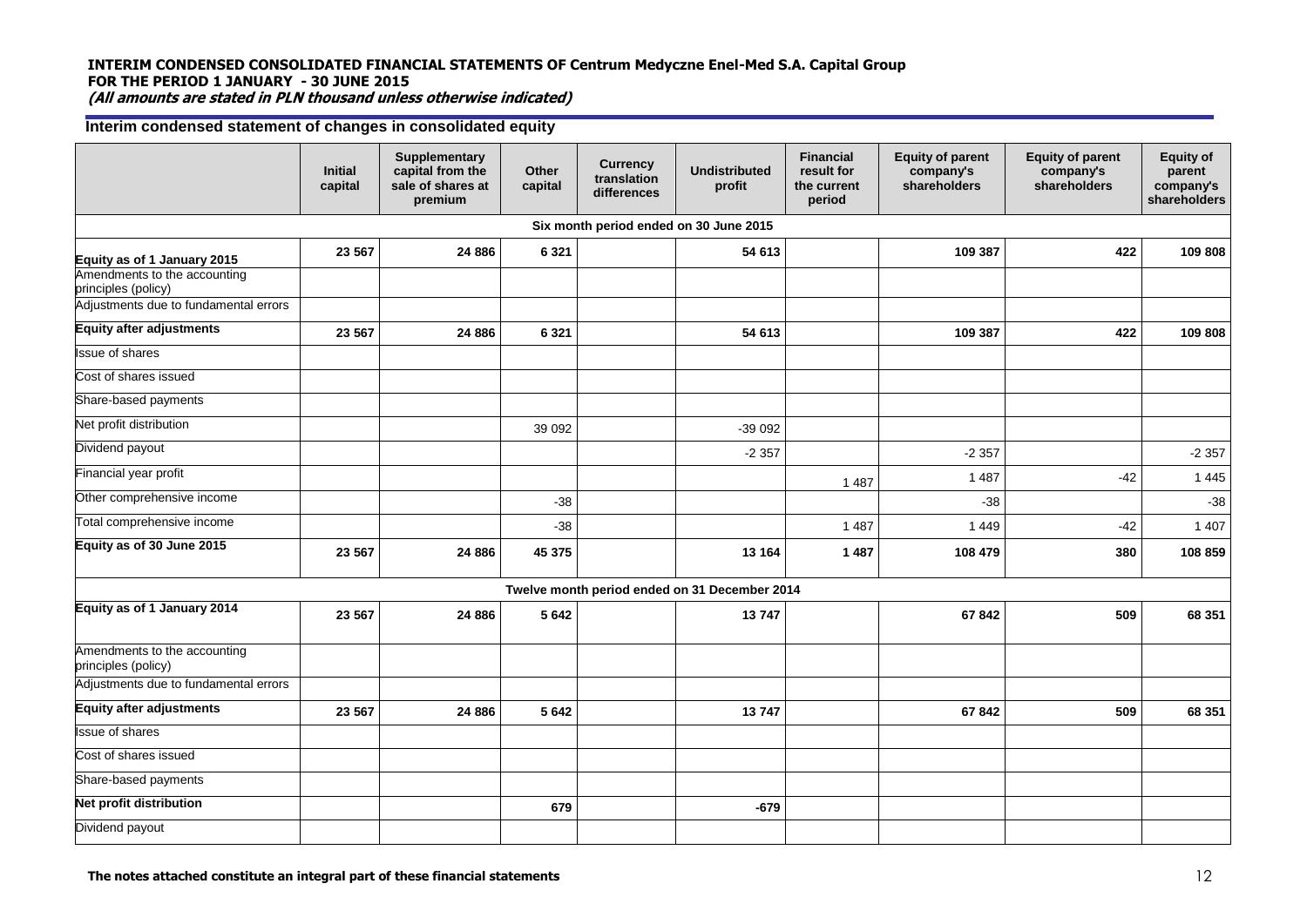| Total comprehensive income                          |        |        |       |                                        | 41,544 | 41,544  | $-87$ | 41,457  |
|-----------------------------------------------------|--------|--------|-------|----------------------------------------|--------|---------|-------|---------|
| Equity as of 31 December 2014                       | 23,567 | 24,886 | 6,321 | 13,069                                 | 41,544 | 109,387 | 422   | 109,808 |
|                                                     |        |        |       | Six month period ended on 30 June 2014 |        |         |       |         |
| Equity as of 1 January 2014                         | 23,567 | 24,886 | 5,642 | 13,747                                 |        | 67,842  | 509   | 68,351  |
| Amendments to the accounting<br>principles (policy) |        |        |       |                                        |        |         |       |         |
| Adjustments due to fundamental errors               |        |        |       |                                        |        |         |       |         |
| <b>Equity after adjustments</b>                     | 23,567 | 24,886 | 5,642 | 13,747                                 |        | 67,842  | 509   | 68,351  |
| Issue of shares                                     |        |        |       |                                        |        |         |       |         |
| Cost of shares issued                               |        |        |       |                                        |        |         |       |         |
| Share-based payments                                |        |        |       |                                        |        |         |       |         |
| Net profit distribution                             |        |        | 467   | $-467$                                 |        |         |       |         |
| Dividend payout                                     |        |        |       |                                        |        |         |       |         |
| Total comprehensive income                          |        |        |       |                                        | 39,199 | 39,199  | $-46$ | 39,153  |
| Equity as of 30 June 2014                           | 23,567 | 24,886 | 6,109 | 13,280                                 | 39,199 | 107,041 | 464   | 107,504 |

**Warsaw, 27 August 2015**

**Signatures of Members of the Management Board:**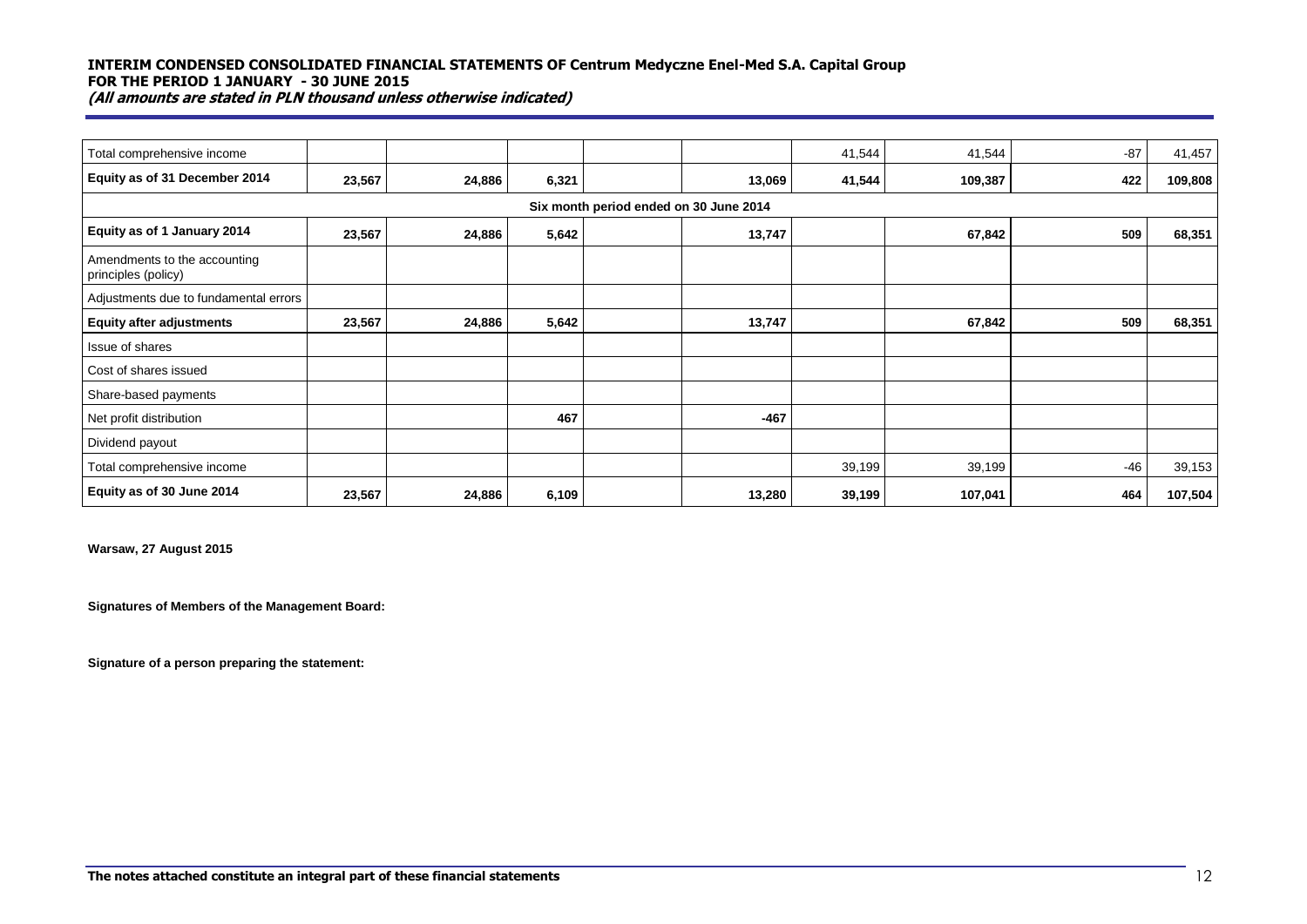# **Interim condensed consolidated statement of cash flow**

|                                                                                                  | for the period 1<br><b>January 2015 -</b><br>30 June 2015 | for the period 1<br><b>January 2014 -</b><br>30 June 2014 |
|--------------------------------------------------------------------------------------------------|-----------------------------------------------------------|-----------------------------------------------------------|
| <b>OPERATING ACTIVITIES</b>                                                                      |                                                           |                                                           |
| Pre-tax profit / loss                                                                            | 2,077                                                     | 38,496                                                    |
| <b>Total adjustments:</b>                                                                        | 5.410                                                     | $-30,166$                                                 |
| Profit (loss) from minority shareholders                                                         | $-42$                                                     | $-38$                                                     |
| Share in net profit of subsidiaries measured under equity method                                 |                                                           | -8                                                        |
| Depreciation and amortisation                                                                    | 5,160                                                     | 5,018                                                     |
| Foreign exchange gains (losses)                                                                  |                                                           |                                                           |
| Interest and profit sharing (dividends)                                                          | $-229$                                                    | 666                                                       |
| Investment profit (loss)                                                                         | $-248$                                                    | $-37,856$                                                 |
| Movement in provisions                                                                           | $-101$                                                    | $-1,993$                                                  |
| Movement in inventory                                                                            | $-394$                                                    | -90                                                       |
| Movement in receivables                                                                          | $-453$                                                    | 2,951                                                     |
| Movement in liabilities, excluding loans and credits                                             | 3,467                                                     | $-1,813$                                                  |
| Movement in other assets                                                                         | $-1,782$                                                  | 3,093                                                     |
| Other adjustments                                                                                | 31                                                        | $-97$                                                     |
| <b>Cash from operating activities</b>                                                            | 7,487                                                     | 8,329                                                     |
| Income tax (paid) / refunded                                                                     | $-132$                                                    |                                                           |
| A. Net cash flow from operating activities                                                       | 7,354                                                     | 8,329                                                     |
| <b>INVESTMENT ACTIVITIES</b>                                                                     |                                                           |                                                           |
| <b>Inflow</b>                                                                                    | 1,411                                                     | 387                                                       |
| Disposal of intangible assets and tangible fixed assets                                          | 81                                                        | 170                                                       |
| Disposal of investments in immovable property                                                    |                                                           |                                                           |
| Disposal of financial assets                                                                     |                                                           | 1                                                         |
| Other investment inflows                                                                         | 1,330                                                     | 216                                                       |
| Repayment of long-term loans granted                                                             |                                                           |                                                           |
| Outflow                                                                                          | 18,423                                                    | 3,547                                                     |
| Purchase of intangible and tangible fixed assets                                                 | 10,323                                                    | 2.745                                                     |
| Purchase of investments in immovable property                                                    |                                                           |                                                           |
| Expenditures on financial assets                                                                 | 8,000                                                     | 802                                                       |
| Other investment outflows                                                                        | 100                                                       |                                                           |
| B. Net cash flow from investing activities                                                       | -17,012                                                   | -3,160                                                    |
| <b>FINANCING ACTIVITIES</b>                                                                      |                                                           |                                                           |
| Inflow                                                                                           | 7,610                                                     | 2,070                                                     |
| Net inflow from the issuing of shares and other capital instruments<br>and capital contributions |                                                           |                                                           |
| Credits and loans                                                                                | 7,610                                                     | 1,973                                                     |
| Issue of debt securities                                                                         |                                                           |                                                           |
| Other financial inflows                                                                          |                                                           | 97                                                        |
| <b>Outflow</b>                                                                                   | 7,612                                                     | 6,615                                                     |
| Purchase of own shares                                                                           |                                                           |                                                           |
| Dividends and other payments to shareholders                                                     | 2,357                                                     |                                                           |
| Outflow under distribution of profit other than payments to shareholders                         |                                                           |                                                           |
| Repayment of credits and loans                                                                   | 4,039                                                     | 4,612                                                     |
| Redemption of debt securities                                                                    |                                                           |                                                           |
| Under other financial liabilities                                                                |                                                           |                                                           |
| Payments under financial lease contracts                                                         | 716                                                       | 1,120                                                     |
| Interest                                                                                         | 469                                                       | 883                                                       |
| Other financial outflows                                                                         | 31                                                        |                                                           |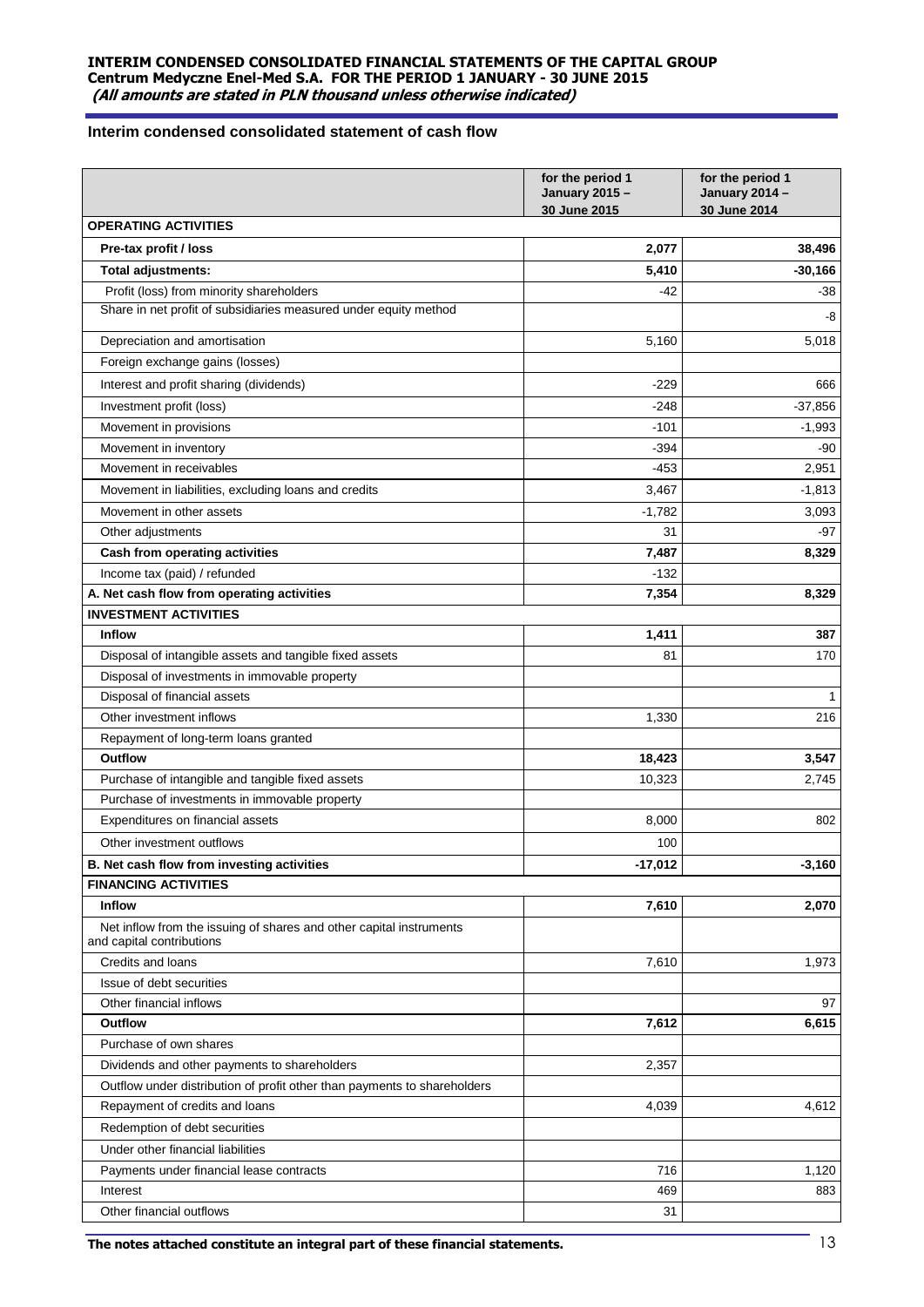| C. Net cash flow from financing activities                                | $-2$     | -4.545   |
|---------------------------------------------------------------------------|----------|----------|
| D. Total net cash flow                                                    | -9.660   | 624      |
| E. Balance sheet change in cash and cash equivalents, including:          | $-9.660$ | 624      |
| - change in cash and cash equivalents due to foreign exchange differences |          |          |
| F. Opening balance of cash and cash equivalents                           | 43.345   | $-2.981$ |
| G. Closing balance of cash and cash equivalents                           | 33.685   | $-2.357$ |

# **Warsaw, 27 August 2015,**

**Signatures of Members of the Management Board:**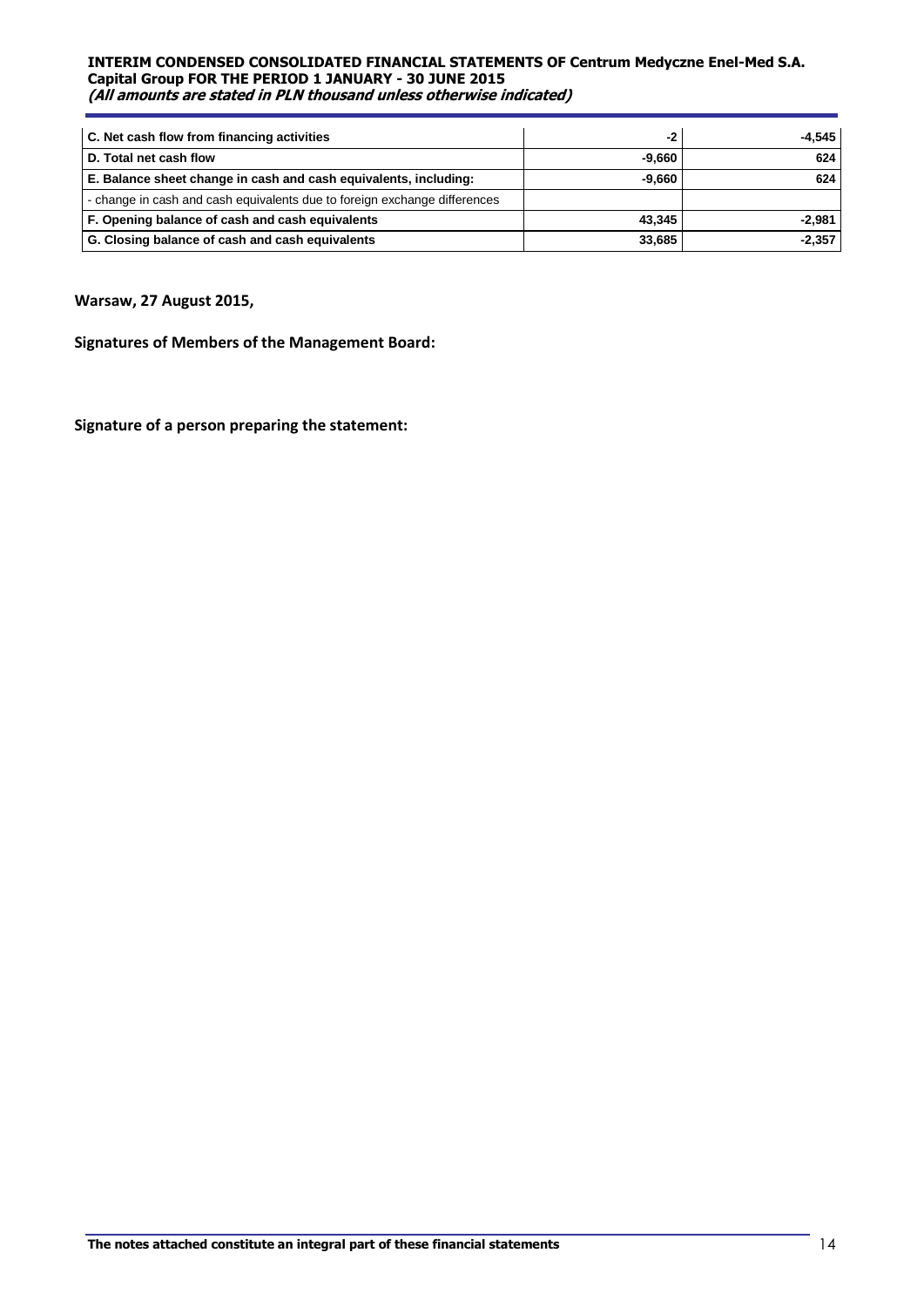# **EXPLANATORY NOTES TO THE INTERIM CONDENSED CONSOLIDATED FINANCIAL STATEMENTS**

## **I. COMPLIANCE WITH INTERNATIONAL FINANCIAL REPORTING STANDARDS.**

These interim condensed consolidated financial statements have been prepared in accordance with International Accounting Standard No. 34 "Interim Financial Reporting" and in accordance with the relevant International Financial Reporting Standards (IFRS) applicable to the interim financial reporting approved by the International Accounting Standards Board (IASB) and the International Financial Reporting Interpretations Committee (IFRIC) in a form as endorsed by the European Union and applicable as of 30 June 2015.

Comparative financial data for the period of 6 months ending on 30 June 2015 has been compiled using the same basis of preparation as used for the financial statements.

In preparing the interim consolidated financial statements the entity applies the same accounting principles as in the annual consolidated financial statements, except for amendments to the standards and new standards and interpretations approved by the European Union applicable to reporting periods commencing on or after 1 January 2015:

- Amendments to IFRS (2010-2012) changes in the procedures for annual improvements to IFRS,
- Amendments to IFRS (2011-2013) changes in the procedures for annual improvements to IFRS,
- Amendments to IAS 19 "Defined Benefit Plans: Employee Contributions":

In 2015 the Group adopted all the new and approved standards and interpretations issued by the International Accounting Standards Board and the International Financial Reporting Interpretations Committee approved for use in the EU, applicable to its operations and binding for reporting periods from 1 January 2014.

The adoption of the above-mentioned standards has neither changed the Group's accounting policy nor data presentation in the financial statements.

Standards and interpretations already approved by IASB but not yet endorsed for use by the European Union.

a) IFRS 9 "Financial Instruments" (as of 24 February 2014) – in effect for reporting periods commencing on or after 1 January 2018

The new standard replaces the guidelines included in IAS 39 Financial Instruments: recognition and measurement, classification and measurement of financial assets. The standard eliminates existing IAS 39 categories held to maturity, available-for-sale, loans and receivables. Upon initial recognition financial assets will be classified in to one of two categories.

- financial assets measured at amortised cost; or
- financial assets measured at fair value

Financial assets are measured according to amortised cost if the following two conditions are met: assets are held within a business model whose objective is to hold assets in order to collect the contractual cash flows; and the contractual terms give rise, on specified dates, to cash flows that are solely payments of principal and interest on the principal outstanding.

Gains and losses on financial assets measured at fair value are recognised in the financial result for the current period, except for situations where an investment in an equity instrument is not held for trading. IFRS 9 allows an entity to choose to measure such financial instruments upon their initial recognition at fair value through other comprehensive income. The decision is irreversible. This choice can be made for each instrument separately.

Amounts recognised in other comprehensive income may not subsequently be reclassified to profit or loss account.

b) Amendments to IFRS (2012-2014) - changes in the procedures for annual improvements to IFRS - in effect for reporting periods commencing on or after 1 July 2016.

c)

d) IFRS 14: Activities covered by price regulation; regulatory deferral accounts - in effect for reporting periods commencing on or after 1 January 2016

This standard was published under a larger project Rate-regulated activities devoted to the comparability of financial statements of entities operating in areas where prices are regulated by specific regulatory or supervisory bodies (depending on the jurisdiction, such areas often cover distribution of electricity and heat, sale of electricity and gas, telecommunication services, etc.).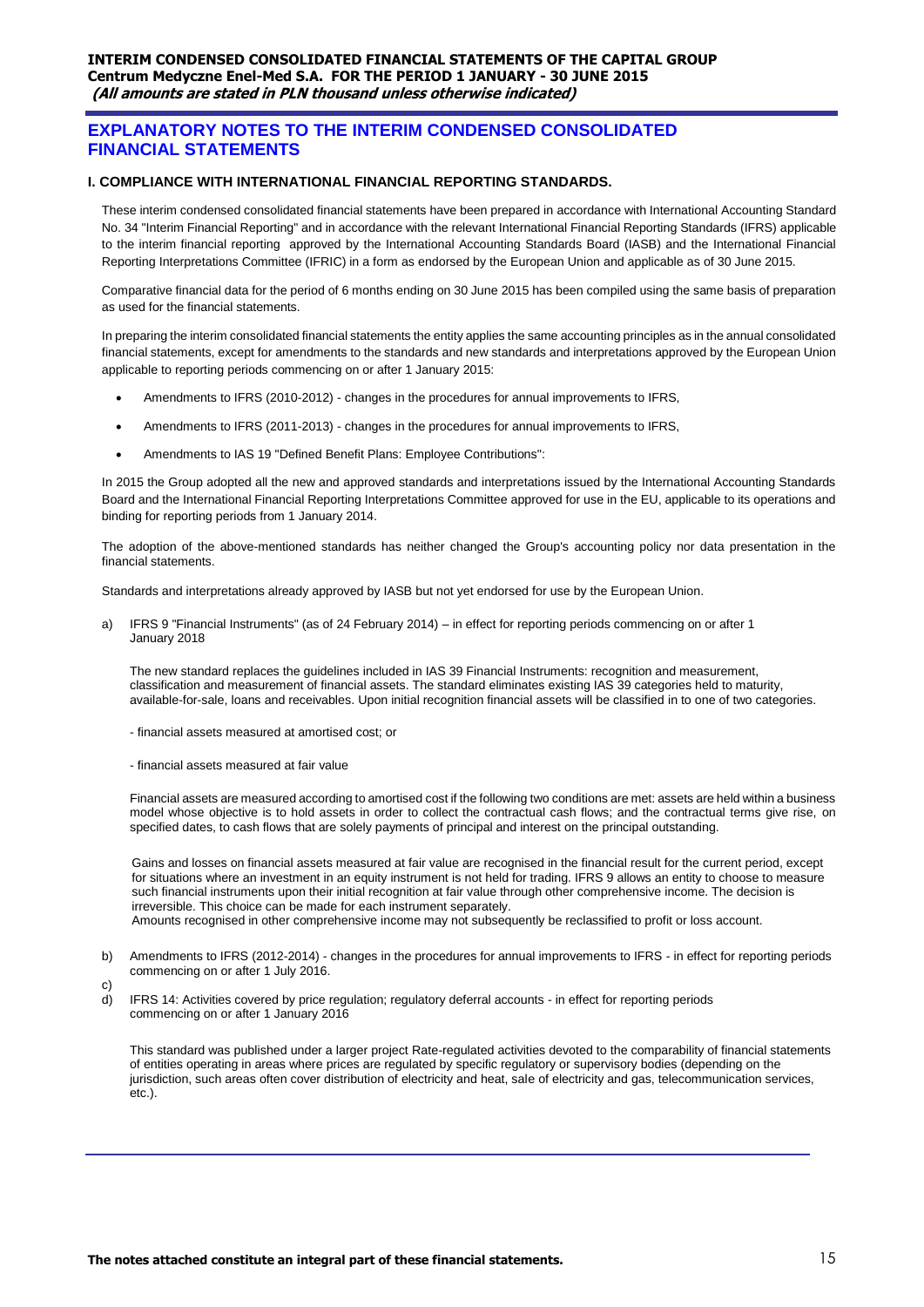IFRS 14 does not refer broadly to accounting principles for rate-regulated activities, but only determines the principles for the demonstration of items representing revenue or costs which are eligible to be recognised as a result of the current legislation to regulate prices and that in the light of other IFRS do not meet the conditions for recognition as assets or liabilities.

Application of IFRS 14 is permitted if the entity runs activities covered by prices regulation and in financial statements prepared in compliance with previously applied accounting principles it presented amounts eligible to be recognised as "regulatory deferral accounts".

Pursuant to the published IFRS 14, such positions should, however, be subject to presentation in a separate reporting item of the statement of financial position (balance sheet) in assets and liabilities respectively. These items are not subject to division into current and fixed assets and are not referred to as assets or liabilities. Therefore, "deferred items" reported under assets are referred to as "regulatory deferral account debit balances", whilst those which are reported under liabilities - as "regulatory deferral account credit balances".

In the statement of profit or loss and other comprehensive income the entities should report net changes in "deferred items" in a section devoted to other comprehensive income and profit or loss section respectively (or in a separate statement of profit or loss).

e) IFRS 15 "Revenue from Contracts with Customers" – in effect for reporting periods commencing on or after 1 January 2018

IFRS 15 specifies how and when to recognize revenue, as well as requires entities to apply IFRS relevant disclosures. This standard introduces a single, principle based five-step model to be applied to all contracts with customers while recognizing revenue.

f) Amendment to IAS 16 "Tangible fixed assets" and IAS 41 "Agriculture" - Bearer Plants - in effect for reporting periods commencing on or after 1 January 2016.

The change means that bearer plants currently covered by the standard IAS 41 Agriculture, were recognised based on regulations of IAS 16 Tangible fixed assets, i.e. they should be accounted for under the cost model (production cost) or the model based on revaluation. Pursuant to IAS 41 all biological assets used in agricultural activity are valued at fair value diminished by estimated costs connected with sale.

g) Amendment to IAS 16 "Tangible fixed assets" and IAS 38 "Intangible assets": Explanations concerning acceptable depreciation methods (tangible fixed assets and intangible assets) - apply to reporting periods commencing on or after 1 January 2016

In relation to the depreciation of fixed assets it must be remembered that the method of depreciation should reflect the pattern of consumption of future economic benefits embodied in an asset by the business entity. In the amendment to IAS 16 it was added, however, that the revenue-based method (depreciation write-downs made proportionally to the revenue generated by the entity from a business activity in which specific fixed assets are used) is not appropriate. The IASB has clarified that the amount of revenue generated is influenced by a number of other factors including, for example, inflation which is unrelated to the pattern of consumption of future economic benefits embodied in tangible fixed assets.

With respect to intangible assets (within the framework of the amendment to IAS 38) it was revised so that in limited circumstances it can be acknowledged that the use of the depreciation method based on revenue will be appropriate. This situation will occur if an entity demonstrates that there is a close relationship between revenue and the consumption of economic benefits embodied in an intangible asset and that a given intangible asset is expressed as the right to reach a certain amount of income (when the entity achieves the specified income amount the given intangible asset expires) - right to extraction of gold from deposit until a specified income is reached serves as an example.

h) Amendment to IFRS 11 "Joint arrangements": Accounting for interests in joint ventures and joint operations - applies to reporting periods commencing on or after 1 January 2016

This amendments introduces additional guidance for acquisitions (takeovers) of interest in a joint operation that constitutes a business as referred to in IFRS 3.

IFRS 11 revises now that in such situation an entity shall, to the extent resulting from its interest in a joint operation, apply principles arising from IFRS 3 Business Combinations (as well as other IFRS not contradictory to the requirements of IFRS 11) and disclose information required with respect to combinations. In part B of the standard more detailed guidelines concerning the way of presentation of goodwill and goodwill impairment tests are presented.

i) Amendments to IAS 1 "Presentation of Financial Statements" - in effect for reporting periods commencing on or after 1 January 2016,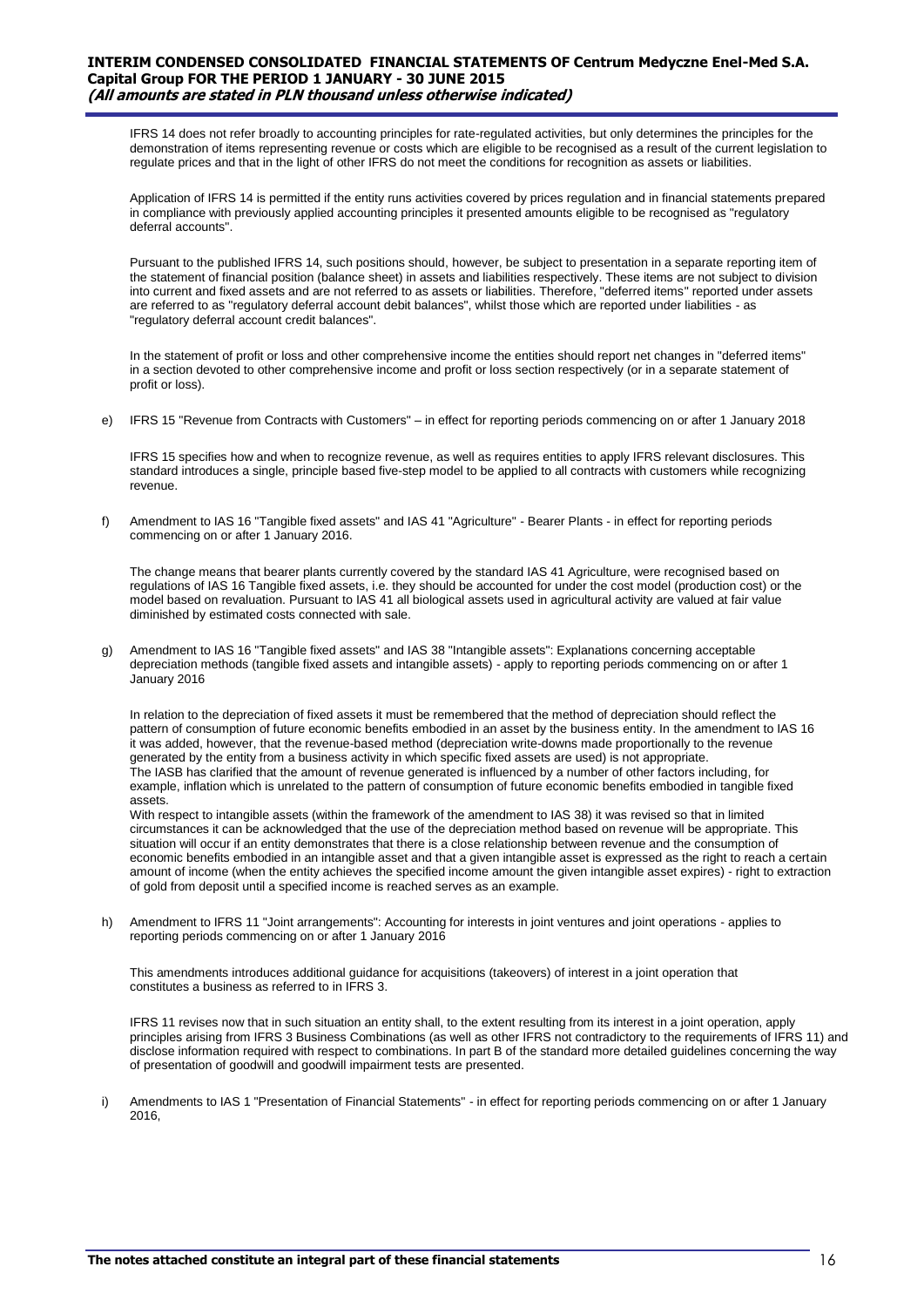The amendments aim to encourage entities to use professional judgement to determine what information is to be disclosed in the financial statements and where and in what order to present the disclosures in the financial statements.

j) Amendment to IFRS 10 "Consolidated Financial Statements", IFRS 12 "Disclosure of Interests in Other Entities" and IAS 28 "Investments in Associates and Joint Ventures" - in effect for reporting periods commencing on or after 1 January 2016,

The amendments relate to investment units: the application of exemption from consolidation. They also introduce clarification with regard to the settlement of investment units.

k) Amendments to IAS 27 "Separate Financial Statements" - in effect for reporting periods commencing on or after 1 January 2016,

The amendments relate to the use of the equity method in separate financial statements. They aim to restore this method as an additional option accounting for investments in subsidiaries, joint ventures and associates.

l) Amendment to IFRS 10 "Consolidated Financial Statements" and IAS 28 "Investments in Associates and Joint Ventures" - in effect for reporting periods commencing on or after 1 January 2016 - delayed,

The amendments relate to the sale or contribution of assets between the investor and the associate or joint venture and explain that the recognition of gain or loss in transactions involving the associate or joint venture depends on whether sold or transferred assets would represent the undertaking.

The Group estimates that, the aforementioned standards and amendments to standards would not have had a significant influence on the financial statements if they were applied by the Group at the end of the reporting period.

# **II. PRINCIPLES OF DRAWING UP INTERIM CONDENSED CONSOLIDATED FINANCIAL STATEMENTS**

The data in these interim condensed consolidated financial statements is presented in Polish zloty (PLN), which is the Company's functional and presentation currency, rounded to the nearest thousand. The financial statements have been prepared on a historical cost basis, except for assets and liabilities measured in accordance with IAS 29 and except for assets and liabilities measured at fair value; derivatives, available-for-sale financial assets, financial assets measured at fair value with an impact on the financial result.

The interim condensed consolidated financial statements do not cover all the information and disclosures required in the annual consolidated financial statements and should be read in conjunction with the annual financial statements of the Group for 2014 including notes for the period of 12 months ending on 31 December 2014, prepared in accordance with IFRS approved by the European Union.

These interim condensed consolidated financial statements have not been audited by an independent statutory auditor. The consolidated financial statements for 2014 is the last consolidated financial statements that was subject to an audit by the independent statutory auditor.

These interim condensed consolidated financial statements were reviewed. The report on the review is published together with these statements.

# **III. CONSOLIDATION PRINCIPLES**

#### *a) Subsidiaries:*

Subsidiaries are all the entities over which the Group exercises control. While assessing whether the Group actually controls the given entity, it is considered whether owing to the involvement in this entity the Group is exposed to variable financial results or has the right to variable financial results or whether it has the right to affect the amounts of these results by exercising power over this entity.

Subsidiaries are subject to full consolidation as of the date the Group assumes control over them. They ceased to be consolidated as of the day control ceases. The acquisition of subsidiaries by the Group is accounted for using the acquisition method. The consideration transferred in a business combination shall be measured at fair value, which shall be calculated as the sum of the acquisition-date fair values of the assets transferred by the acquirer, the liabilities incurred by the acquirer to the former owners of the acquiree and the equity interests issued by the acquirer.

Acquisition-related costs are costs the acquirer incurs to put the business merger into effect, for example these costs include finder's fees; advisory, legal, accounting, valuation and other professional or consulting fees; general administrative costs, including the costs of maintaining an internal acquisitions department; and costs of registering and issuing debt and equity securities. The acquirer shall account for acquisition-related costs as expenses in the periods in which the costs are incurred and the services are received.

The excess of acquisition cost over fair value of the Group's share in identifiable net assets acquired is recognised at goodwill. If the acquisition cost is less than the fair value of the net assets of the subsidiary acquired, the difference is recognised directly in the profit and loss account.

Revenue and costs, settlements and unrealised gains on transactions between the companies of the Group are eliminated. Any unrealised losses are also subject to elimination unless the translation provides evidence of impairment of the asset transferred. The accounting principles of subsidiaries were changed where necessary to assure compliance with the policies adopted by the Group.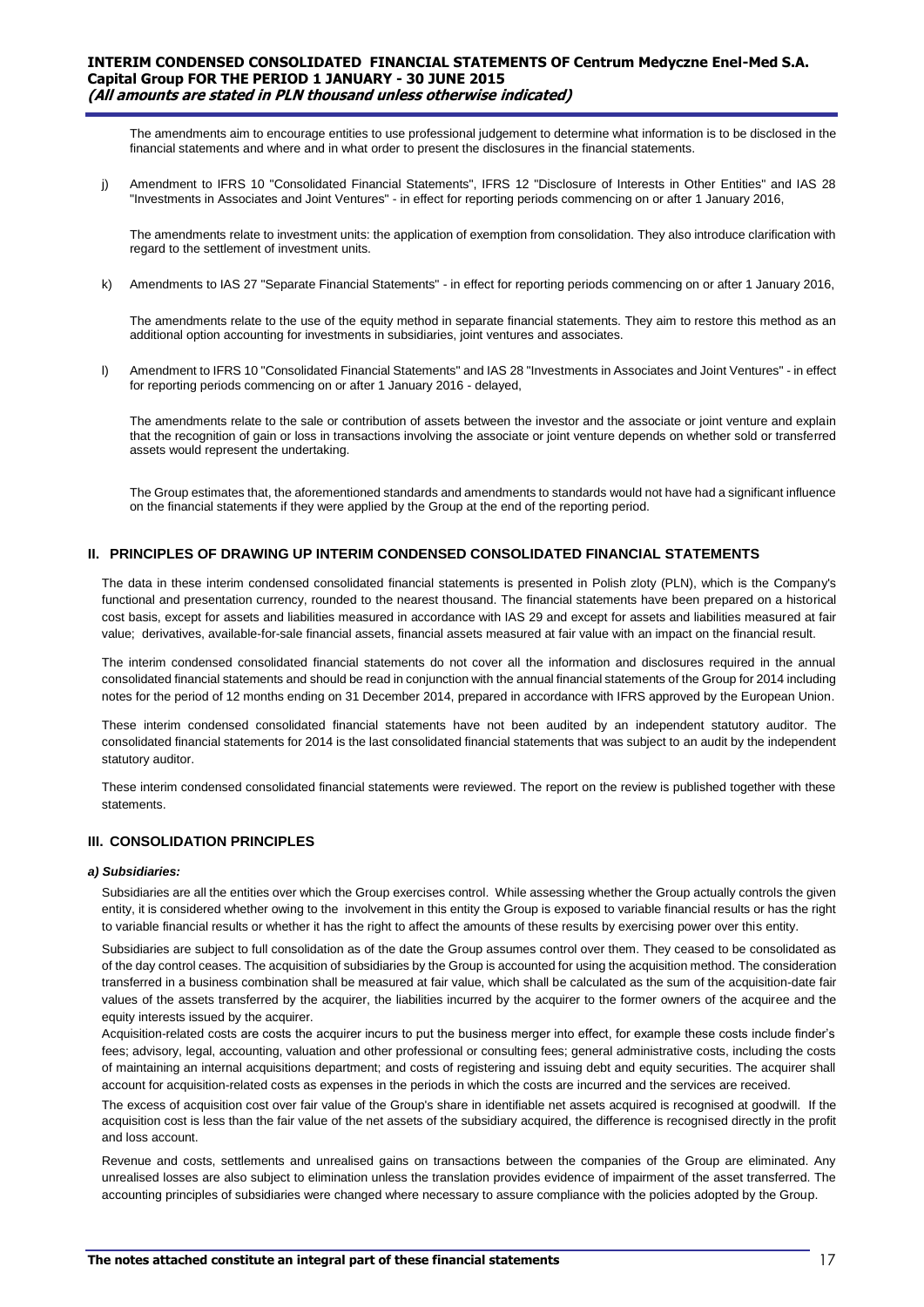#### *b) Non-controlling interests and transactions with non-controlling shareholders*

Non-controlling interests include non-Group shares in the companies included in the consolidation. Non-controlling interests are measured at the net asset value of the related party as of the acquisition date for shareholders outside the capital group. Identified noncontrolling interests in the net assets of consolidated subsidiaries are recognised separately from the parent's ownership interests in them. Non-controlling interests in the net assets consist of:

(i) the amount of those non-controlling interests at the date of the original combination calculated in accordance with IFRS 3; and

(ii) the non-controlling interests' share of changes in equity since the date of the combination.

Profit or loss and each component of other comprehensive income are attributed to the owners of the parent and to the non-controlling interests. Total comprehensive income is attributed to the owners of the parent and to the non-controlling interests even if this results in the non-controlling interests have a deficit balance.

#### *c) Associates:*

Associates are all the entities over which the Group has significant influence but not control. Significant influence means the power to participate in financial and operating policy decisions of the investee, but is not control or joint control over those policies generally with an accompanying shareholding of between 20% and 50% of the voting rights. Investments within the associates are accounted for using the equity method and are initially recognised at cost.

The Group's share in the profit or loss of the associate from the acquisition date is recognised in the profit and loss account, and its share in movements in other capitals since the acquisition date - in other capitals. The carrying amount of the investment is adjusted by the total balance movements since the acquisition date.

#### *d) Companies included in the consolidated financial statements*

These consolidated financial statements for the period ended on 30 June 2015 and 31 December 2014 include the following companies of the Group:

|                                                     | Share in the total number of votes (in %) |                  |  |  |
|-----------------------------------------------------|-------------------------------------------|------------------|--|--|
| <b>Specification</b>                                | 30 June 2015                              | 31 December 2014 |  |  |
| Centrum Medyczne Enel-Med SA                        | Parent company                            |                  |  |  |
| Enelbud Sp. z o.o.                                  | 80%                                       | 80%              |  |  |
| Enel Invest Sp. z o.o.                              | $100 \%$                                  | 100%             |  |  |
| Bonus Vitae Sp. z o.o. (indirectly through Enelbud) | 40 %                                      | 40 %             |  |  |

#### *e) Companies not included in the consolidated financial statements*

These companies were not included in the consolidated financial statements for the period ended on 30 June 2015:

| <b>Specification</b>                                 | Share in the total number of<br>votes (in %) | Legal basis for non-<br>consolidation of the<br>Company |
|------------------------------------------------------|----------------------------------------------|---------------------------------------------------------|
| Pro Care Sp. z o.o. (indirectly through Enel Invest) | 98 %                                         | Low materiality of the                                  |
|                                                      |                                              |                                                         |

#### **IV. ASSUMPTION OF CONTINUATION OF BUSINESS**

These interim condensed consolidated financial statements have been prepared based on the assumption that the companies of the Group will continue their business activity in the foreseeable future. As of the day of these financial statements' approval there are no circumstances indicating a threat to the continuation of the Group's Companies' operations.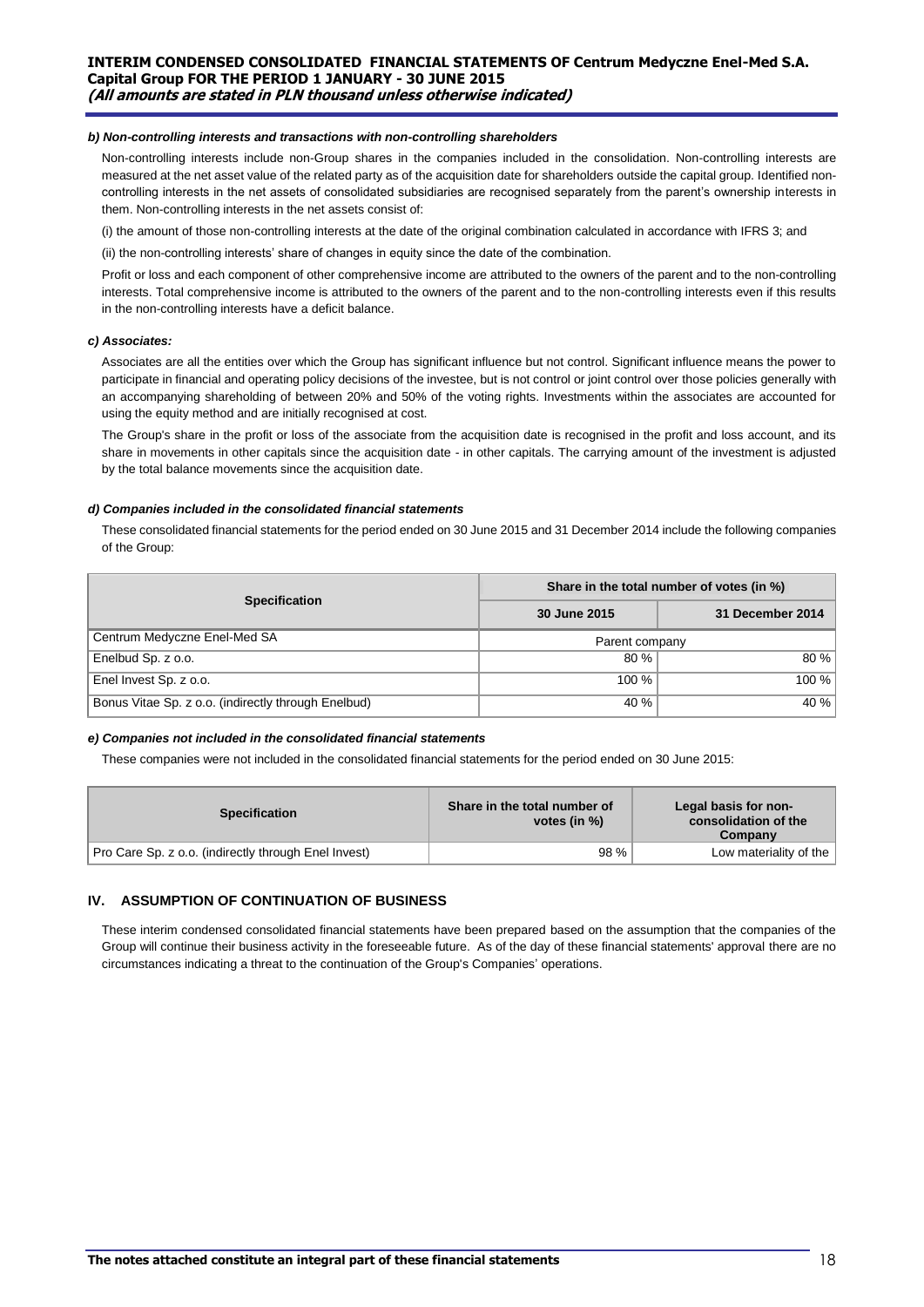# **V. INFORMATION ON THE SEASONAL OR CYCLICAL NATURE OF THE BUSINESS**

Sales of prepaid medical care packages to corporate clients are one of the pillars of the Group's business activity. The first half of the year is always a period of increased incidence rate, which results in the increased use of prepaid packages by corporate clients. Yet, between the end of January and the beginning of March, commercial patients and clients of insurance companies also use the Company's medical services which are settled based on the FFS (fee-for-service) principle, which positively influences the financial result of the Company.

## **VI. FUNCTIONAL AND PRESENTATION CURRENCY**

#### *a) Functional and presentation currency*

The items included in the consolidated financial statements are appraised in the currency of the basic business environment in which the Company carries out its operations ("functional currency"). The consolidated financial statements are presented in Polish zloty (PLN) — the Company's functional and presentation currency.

#### *b) Transactions and balances*

Transactions expressed in foreign currencies are translated into the functional currency according to the exchange rate applicable on the transaction date. Foreign exchange gains and losses on settlement of these transactions and the balance sheet valuation of monetary assets and liabilities expressed in foreign currencies are recognised in the profit and loss account, unless they are deferred as equity where they are able to be recognised as cash flows hedges and shares in net asset hedges.

#### **VII. SIGNIFICANT VALUES BASED ON PROFESSIONAL JUDGEMENT AND ESTIMATES**

The preparation of the consolidated financial statements in accordance with IAS 34 requires the Management Board of the parent company to carry out particular estimates and assumptions that affect the amounts reported in the financial statements. The majority of estimates are based on analyses and the best knowledge of the Management Board of the parent company. Although the adopted assumptions and estimates are based on the Management's best knowledge about current events and actions, the actual results may differ materially from those anticipated. The estimates and related assumptions are subject to verification. Any change in the accounting estimates is recognised in the period in which it is made or in the current and future periods if it refers to both the current period and future periods. Assessments made by the Management Board of the parent company, as with the application of IAS 34, which have a significant impact on the consolidated financial statements, as well as the estimates bearing a significant risk of changes in future years are presented in the interim consolidated financial statements.

#### **a) Professional judgement**

In the process of accounting principles (policy) application with respect to the issues presented hereunder, the most important aspects were accounting estimates and the professional judgement of the management.

#### **Classification of lease agreements**

The Company classifies leases as an operating or finance lease based on an assessment of the extent to which risks and rewards incidental to ownership of the leased item are attributable to the lessor and the lessee. This assessment is based on the substance of each transaction.

#### **b) Estimation uncertainty**

Key assumptions concerning the future and other key sources of estimation uncertainty at the balance sheet date that have a significant risk of causing a material adjustment to the carrying amounts of assets and liabilities within the next financial year are discussed below.

#### **Impairment of assets**

The Company did not perform tests for impairment of fixed assets and intangible assets since all these items have been subject to fair value measurement.

#### **Deferred income tax assets**

The Company recognizes a deferred tax asset on the basis of the assumption that taxable profit shall be achieved in the future, against which it can be utilised. A decrease in tax results in the future could make this assumption unjustified.

#### **Valuation of provisions**

The Company set provisions for retirement benefits in accordance with actuarial valuation. The value of other provisions was constructed on the basis of the estimated cash outflow and the likelihood of its realization.

#### **Depreciation and amortization rates**

Depreciation and amortization rates are determined based on the anticipated useful economic life of tangible fixed assets and intangible assets. The useful economic lives are reviewed annually by the Company based on current estimates.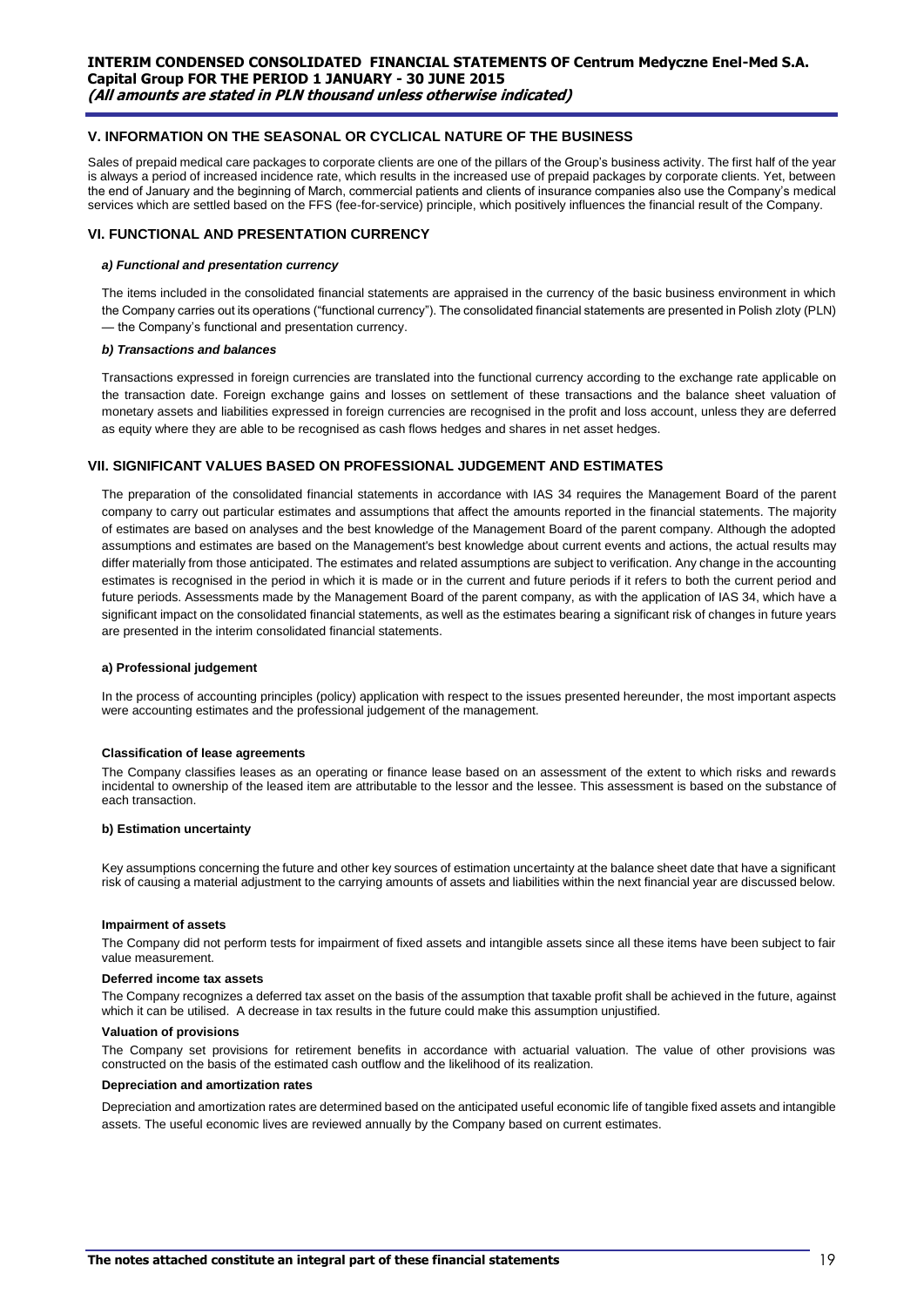# **VIII. DESCRIPTION OF ITEMS AFFECTING ASSETS, LIABILITIES, CAPITAL, NET PROFIT AND CASH FLOW THAT ARE UNUSUAL DUE TO THEIR TYPE, SIZE, OR EFFECT**

Bank overdrafts repayable on demand are presented in cash in the statement of cash flow.

# **IX. DESCRIPTION OF CORRECTIONS OF PRIOR PERIOD ERRORS**

None.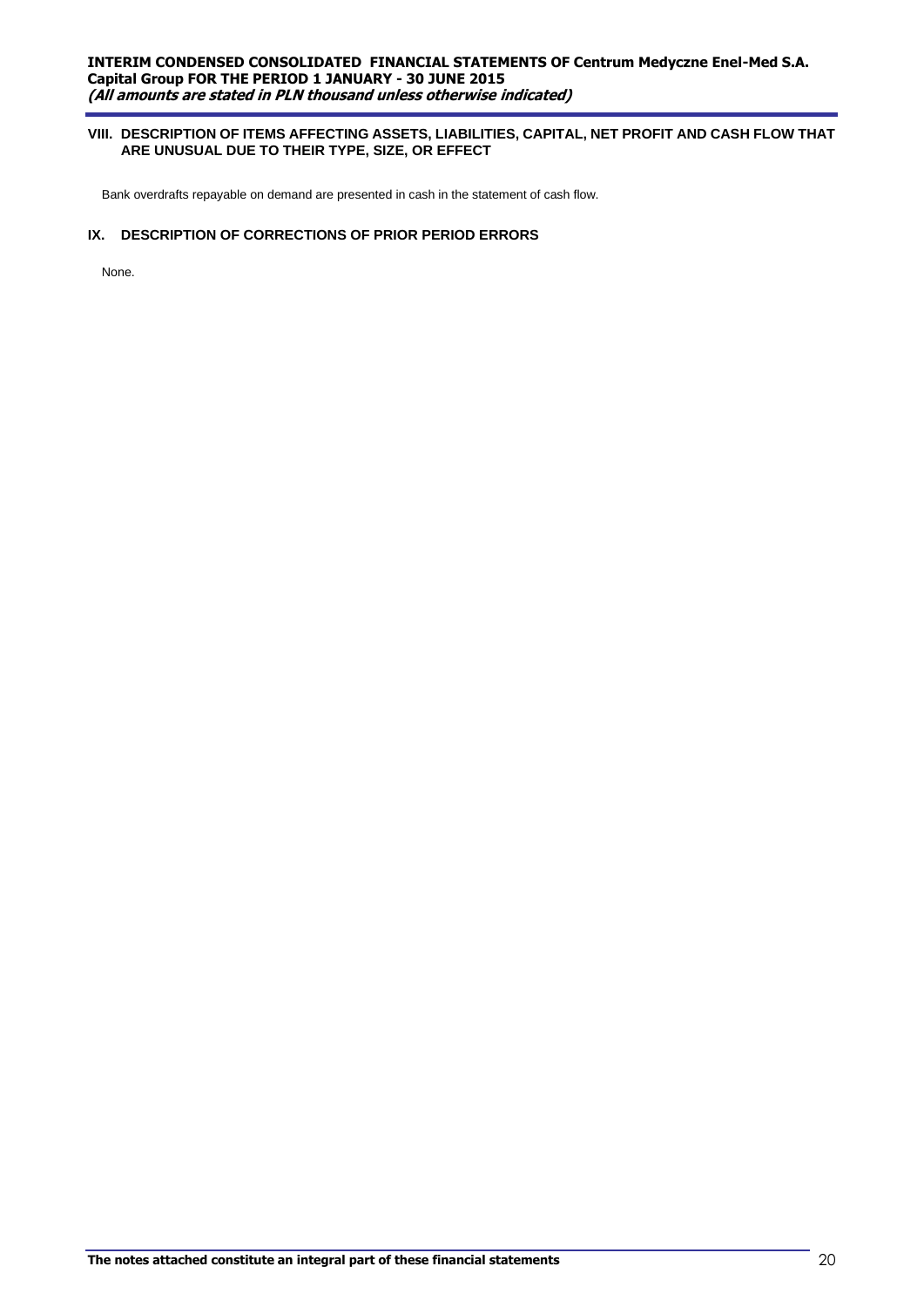## **IX. INFORMATION ON MATERIAL CHANGES IN ESTIMATED VALUES**

**1. Changes in tangible fixed assets (by nature) and permanent impairment losses - for the period 1 January 2015 - 30 June 2015**

| <b>Specification</b>                                  | Land | <b>Buildings and</b><br><b>structures</b> | Machinery<br>and technical<br>equipment | <b>Means of</b><br>transport | Other fixed<br>assets | <b>Fixed assets</b><br>Under<br>construction | <b>Total</b> |
|-------------------------------------------------------|------|-------------------------------------------|-----------------------------------------|------------------------------|-----------------------|----------------------------------------------|--------------|
| Gross carrying amount as of 1 January 2015            |      | 54,154                                    | 6,531                                   | 2,232                        | 45,605                | 1,375                                        | 109,896      |
| Increases, as a result of:                            |      | 1,411                                     | 740                                     | 435                          | 2,737                 | 3,892                                        | 9,216        |
| acquisition of fixed assets                           |      | 193                                       | 407                                     |                              | 1,682                 | 3,892                                        | 6,174        |
| concluded lease agreements                            |      |                                           |                                         | 128                          |                       |                                              | 128          |
| - settlement of fixed assets under construction       |      | 1,218                                     | 333                                     |                              | 1,055                 |                                              | 2,607        |
| settlement of fixed assets under construction - lease |      |                                           |                                         | 307                          |                       |                                              | 307          |
| Decreases, as a result of:                            |      | 42                                        |                                         | 199                          | 253                   | 2,914                                        | 3,408        |
| disposal                                              |      |                                           |                                         | 199                          |                       |                                              | 199          |
| - liquidation                                         |      | 42                                        |                                         |                              | 253                   |                                              | 295          |
| settlement of fixed assets under construction         |      |                                           |                                         |                              |                       | 2,607                                        | 2,607        |
| settlement of fixed assets under construction - lease |      |                                           |                                         |                              |                       | 307                                          | 307          |
| Gross carrying amount as of 30 June 2015              |      | 55,523                                    | 7,271                                   | 2,468                        | 48.089                | 2,353                                        | 115,704      |
| Redemption as of 1 January 2015                       |      | 6,325                                     | 1,596                                   | 395                          | 7,658                 |                                              | 15,974       |
| Increases, as a result of:                            |      | 1,677                                     | 498                                     | 267                          | 2,467                 |                                              | 4,908        |
| depreciation and amortisation                         |      | 1,677                                     | 498                                     | 267                          | 2,467                 |                                              | 4,908        |
| Decreases, as a result of:                            |      | 5                                         |                                         | 87                           | 68                    |                                              | 160          |
| - liquidation                                         |      | 5                                         |                                         |                              | 68                    |                                              | 73           |
| - sale                                                |      |                                           |                                         | 87                           |                       |                                              | 87           |
| Redemption as of 30 June 2015                         |      | 7,997                                     | 2,093                                   | 575                          | 10,057                |                                              | 20,722       |
| Revaluation write-downs as of 1 January 2015          |      |                                           |                                         |                              |                       |                                              |              |
| Increases:                                            |      |                                           |                                         |                              |                       |                                              |              |
| Decreases:                                            |      |                                           |                                         |                              |                       |                                              |              |
| Revaluation write-downs as of 30 June 2015            |      |                                           |                                         |                              |                       |                                              |              |
| Net carrying amount as of 30 June 2015                |      | 47,527                                    | 5.178                                   | 1.893                        | 38,032                | 2,353                                        | 94.982       |

The Group did not make write-downs for impairment loss on tangible fixed assets.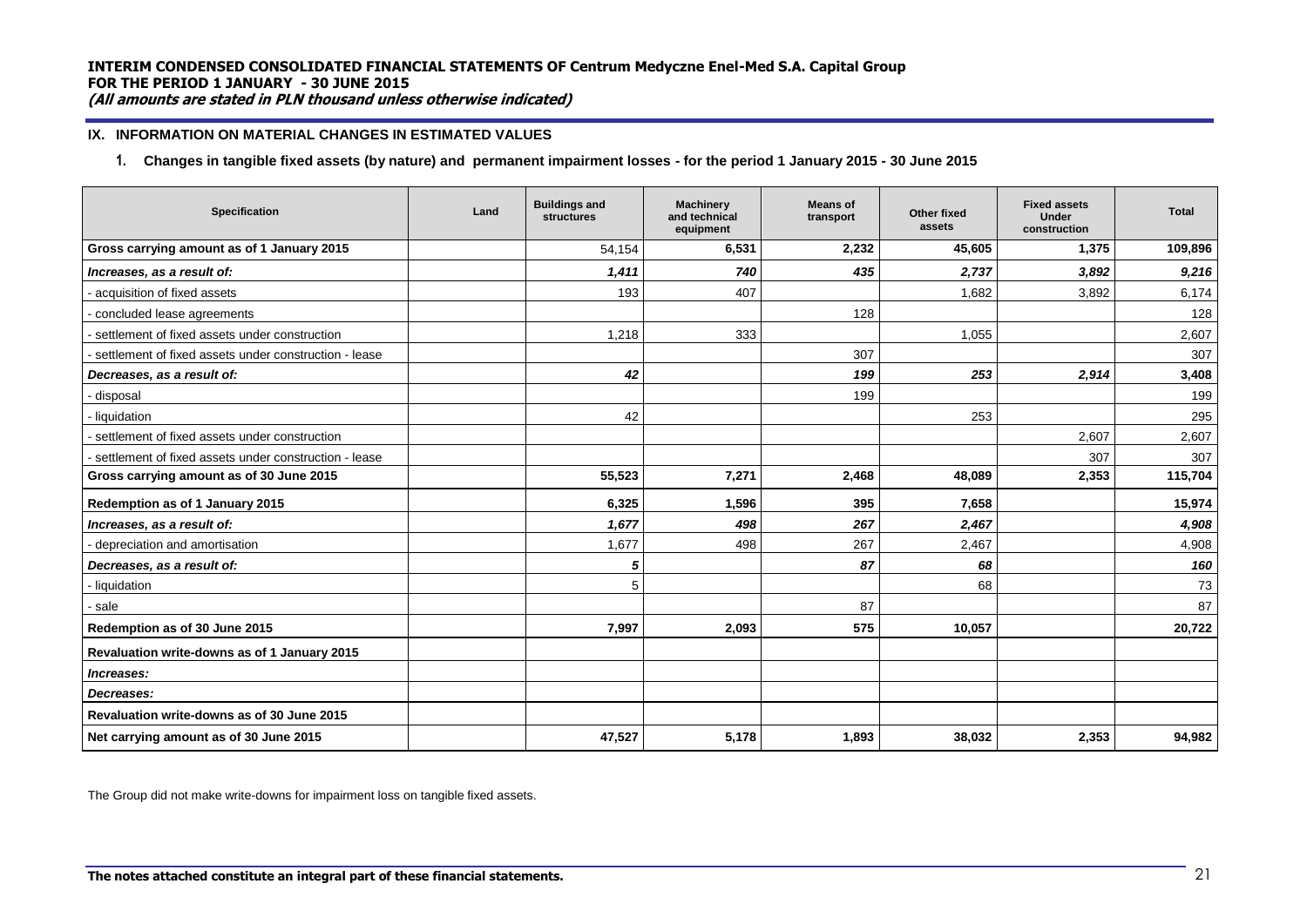**Amounts of liabilities made for the purchased tangible fixed assets**

| <b>Title of liability</b>                                                              | 30 June 2015 | 31 December 2014 | 30 June 2014 |
|----------------------------------------------------------------------------------------|--------------|------------------|--------------|
| investment liabilities<br>contractual obligations made for future investment purchases | 1.653        | 5,703            | 446          |
|                                                                                        | 12,893       | 12,893           |              |
| <b>Total</b>                                                                           | 14,546       | 18,596           | 446          |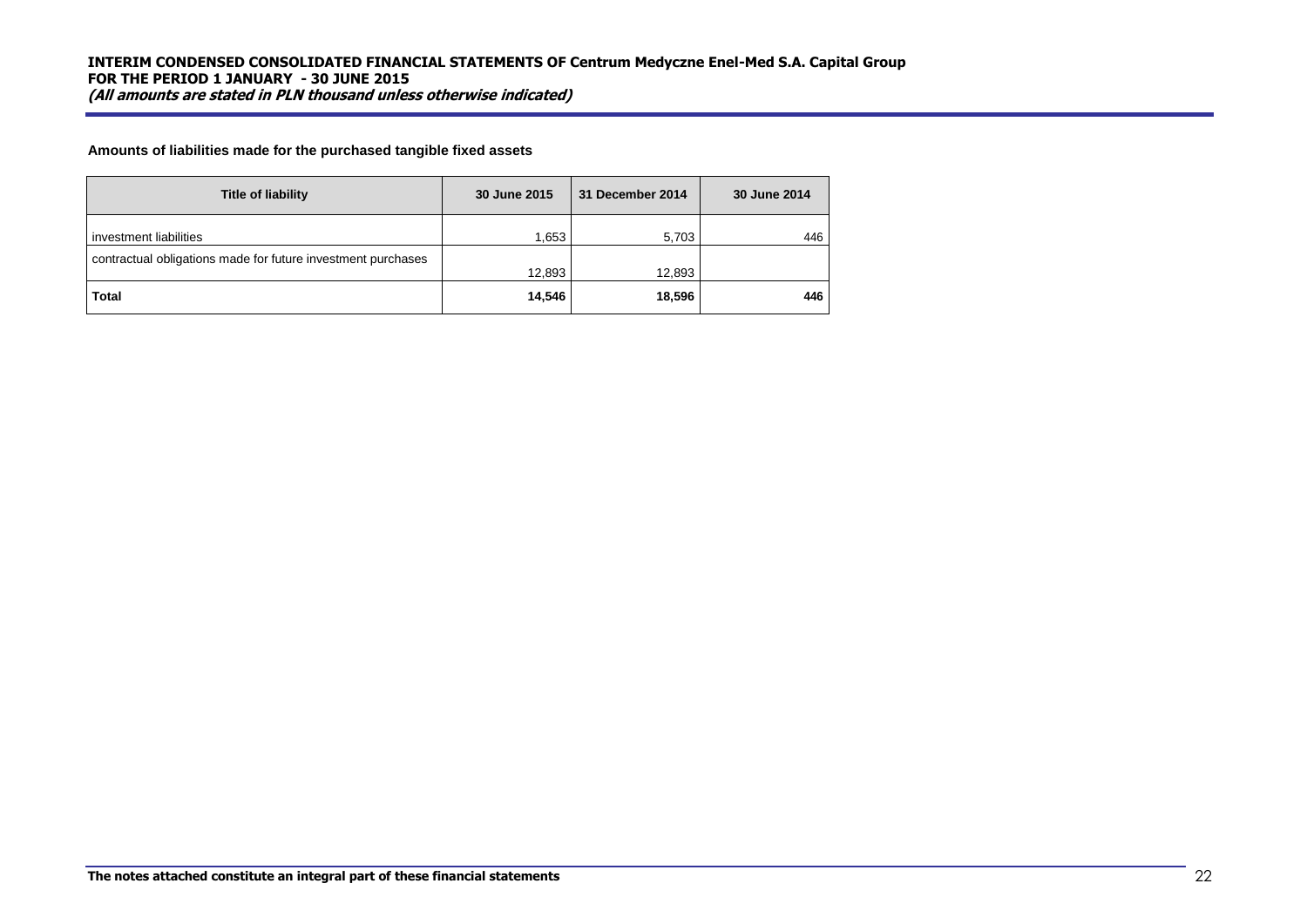# **2. Changes in intangible assets (by nature) and permanent impairment losses - for the period 1 January 2015 - 30 June 2015**

| <b>Specification</b>                            | Costs of<br>development<br>works | <b>Trademarks</b> | <b>Patents and</b><br>licenses | Computer<br>software | Other | Intangible<br>assets under<br>construction | <b>Total</b> |
|-------------------------------------------------|----------------------------------|-------------------|--------------------------------|----------------------|-------|--------------------------------------------|--------------|
| Gross carrying amount as of 1 January 2014      |                                  |                   |                                |                      | 3,083 | 801                                        | 3,884        |
| Increases, as a result of:                      |                                  |                   |                                |                      | 99    | 48                                         | 147          |
| acquisition                                     |                                  |                   |                                |                      | 91    | 48                                         | 139          |
| settlement of fixed assets under construction   |                                  |                   |                                |                      | 8     |                                            | 8            |
| Decreases, as a result of:                      |                                  |                   |                                |                      |       | Я                                          | 8            |
| - settlement of fixed assets under construction |                                  |                   |                                |                      |       | 8                                          | 8            |
| Gross carrying amount as of 30 June 2015        |                                  |                   |                                |                      | 3,182 | 841                                        | 4,023        |
| Redemption as of 1 January 2015                 |                                  |                   |                                |                      | 790   |                                            | 790          |
| Increases, as a result of:                      |                                  |                   |                                |                      | 253   |                                            | 253          |
| depreciation and amortisation                   |                                  |                   |                                |                      | 253   |                                            | 253          |
| Decreases:                                      |                                  |                   |                                |                      |       |                                            |              |
| Redemption as of 30 June 2015                   |                                  |                   |                                |                      | 1,043 |                                            | 1,043        |
| Revaluation write-downs as of 1 January 2015    |                                  |                   |                                |                      |       |                                            |              |
| Increases, as a result of:                      |                                  |                   |                                |                      |       |                                            |              |
| Decreases, as a result of:                      |                                  |                   |                                |                      |       |                                            |              |
| Revaluation write-downs as of 30 June 2015      |                                  |                   |                                |                      |       |                                            |              |
| Net carrying amount as of 30 June 2015          |                                  |                   |                                |                      | 2,139 | 841                                        | 2,980        |

The Company did not make write-downs for impairment loss on intangible assets.

#### **Amounts of liabilities made for the purchased intangible assets**

| <b>Title of liability</b> |    | 30 June 2015 31 December 2014 | <b>30 June 2014</b> |
|---------------------------|----|-------------------------------|---------------------|
| investment liabilities    | 40 |                               |                     |
| <b>Total</b>              | 40 |                               |                     |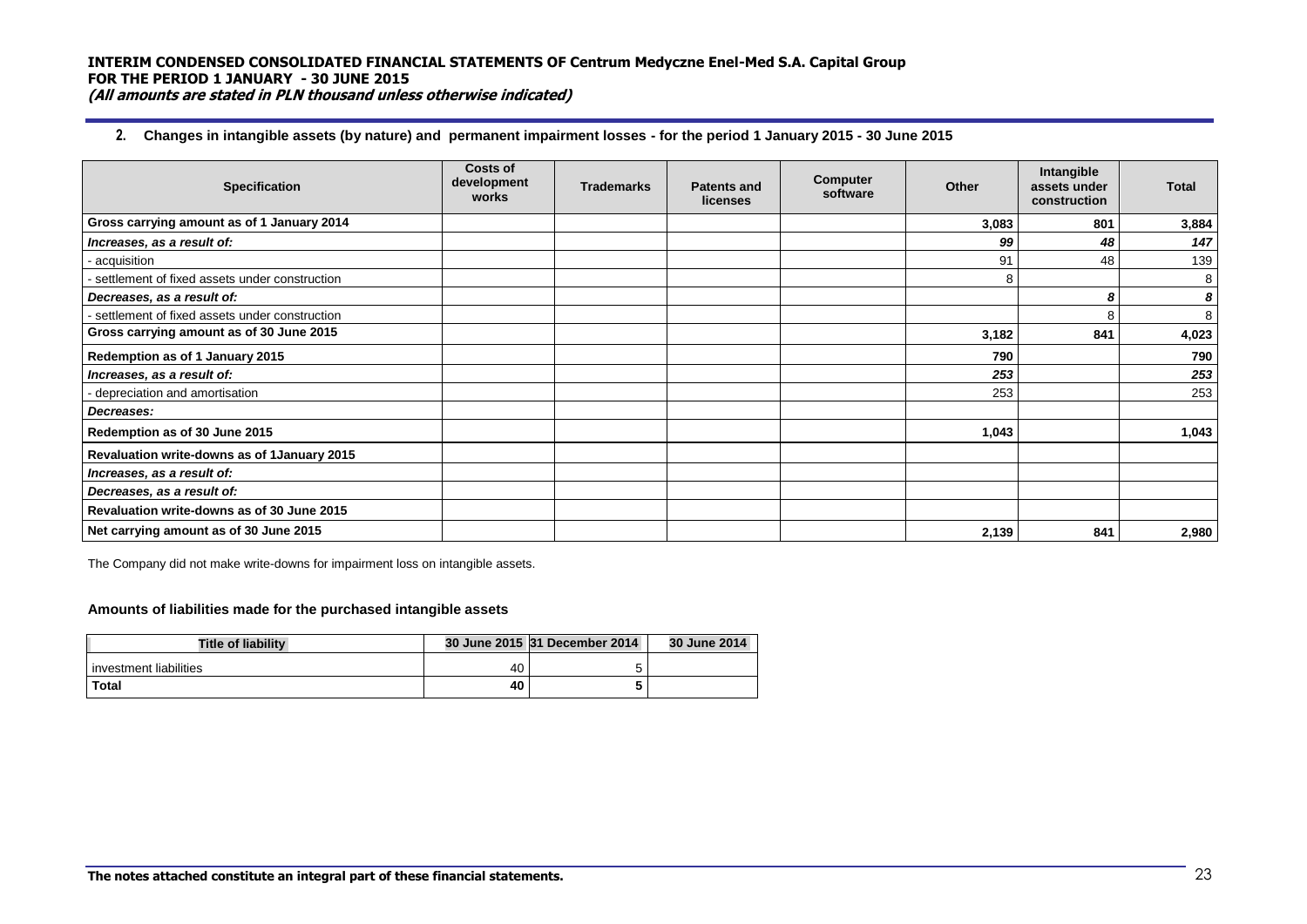# **3. Investments in subsidiaries not included in consolidation as of 30 June 2015**

| Name of the Company | Value of<br>shares acc.<br>to<br>acquisition | <b>Revaluation</b><br>write-downs | Carrying<br>amount of<br>shares | Percentage<br>of shares<br>held | Percentage<br>of votes<br>held |
|---------------------|----------------------------------------------|-----------------------------------|---------------------------------|---------------------------------|--------------------------------|
| Pro Care Sp. z o.o. |                                              |                                   |                                 | 98%                             | 98%                            |

# **4. Change in the value of inventories**

| <b>Specification</b>                        | 30 June 2015 | 31 December 2014 | 30 June 2014 |
|---------------------------------------------|--------------|------------------|--------------|
| Materials for manufacturing purposes        |              |                  |              |
| Other materials                             | 1.890        | 1,496            | 949          |
| Semi-finished products and work in progress |              |                  |              |
| Finished products                           |              |                  |              |
| Goods                                       |              |                  |              |
| <b>Gross inventory</b>                      | 1,890        | 1,496            | 949          |
| Inventory revaluation write-down            |              |                  |              |
| <b>Net inventories</b>                      | 1.890        | 1,496            | 949          |

# **5. Change in the value of receivables**

| <b>Specification</b>                      | 30 June 2015 | 31 December 2014 | 30 June 2014 |
|-------------------------------------------|--------------|------------------|--------------|
| Short-term receivables                    | 12.156       | 11.863           | 62,661       |
| - from related parties not consolidated   |              |                  | 78           |
| - from other entities                     | 12.153       | 11.861           | 62.583       |
| Revaluation write-downs (positive figure) | 583          | 752              | 527          |
| Gross short-term receivables              | 12.739       | 12.615           | 63.188       |

# **Change in receivables write-offs as of 30 June 2015**

| <b>Specification</b>                                                                                | Trade receivables | Other<br>receivable |
|-----------------------------------------------------------------------------------------------------|-------------------|---------------------|
| Related parties not included in consolidation                                                       |                   |                     |
| Opening balance of revaluation write-downs for liabilities as of 1 January 2015.                    |                   |                     |
| Increases:                                                                                          |                   |                     |
| Decreases:                                                                                          |                   |                     |
| Balance of revaluation write-downs on receivables from related parties as of 30<br><b>June 2015</b> |                   |                     |
| <b>Other entities</b>                                                                               |                   |                     |
| Opening balance of revaluation write-downs for liabilities as of 1 January 2015.                    | 752               |                     |
| Increases:                                                                                          |                   |                     |
| Decreases, including:                                                                               | 169               |                     |
| - use of write-offs                                                                                 | 169               |                     |
| Balance of revaluation write-downs on receivables from other entities as of 30<br><b>June 2015</b>  | 583               |                     |
|                                                                                                     |                   |                     |
| Balance of revaluation write-downs on receivables in total as of 30 June 2015                       | 583               |                     |

# **Current and overdue trade receivables as of 30 June 2015**

|                                               |              |                       | Overdue in days |                   |                       |                        |              |
|-----------------------------------------------|--------------|-----------------------|-----------------|-------------------|-----------------------|------------------------|--------------|
| <b>Specification</b>                          | <b>Total</b> | <b>Not</b><br>overdue | < 60<br>days    | $61 - 90$<br>days | $91 -$<br>180<br>days | $181 -$<br>360<br>days | >360<br>days |
| Related parties not included in consolidation |              |                       |                 |                   |                       |                        |              |
| gross receivables                             |              |                       |                 |                   |                       |                        |              |
| revaluation write-offs                        |              |                       |                 |                   |                       |                        |              |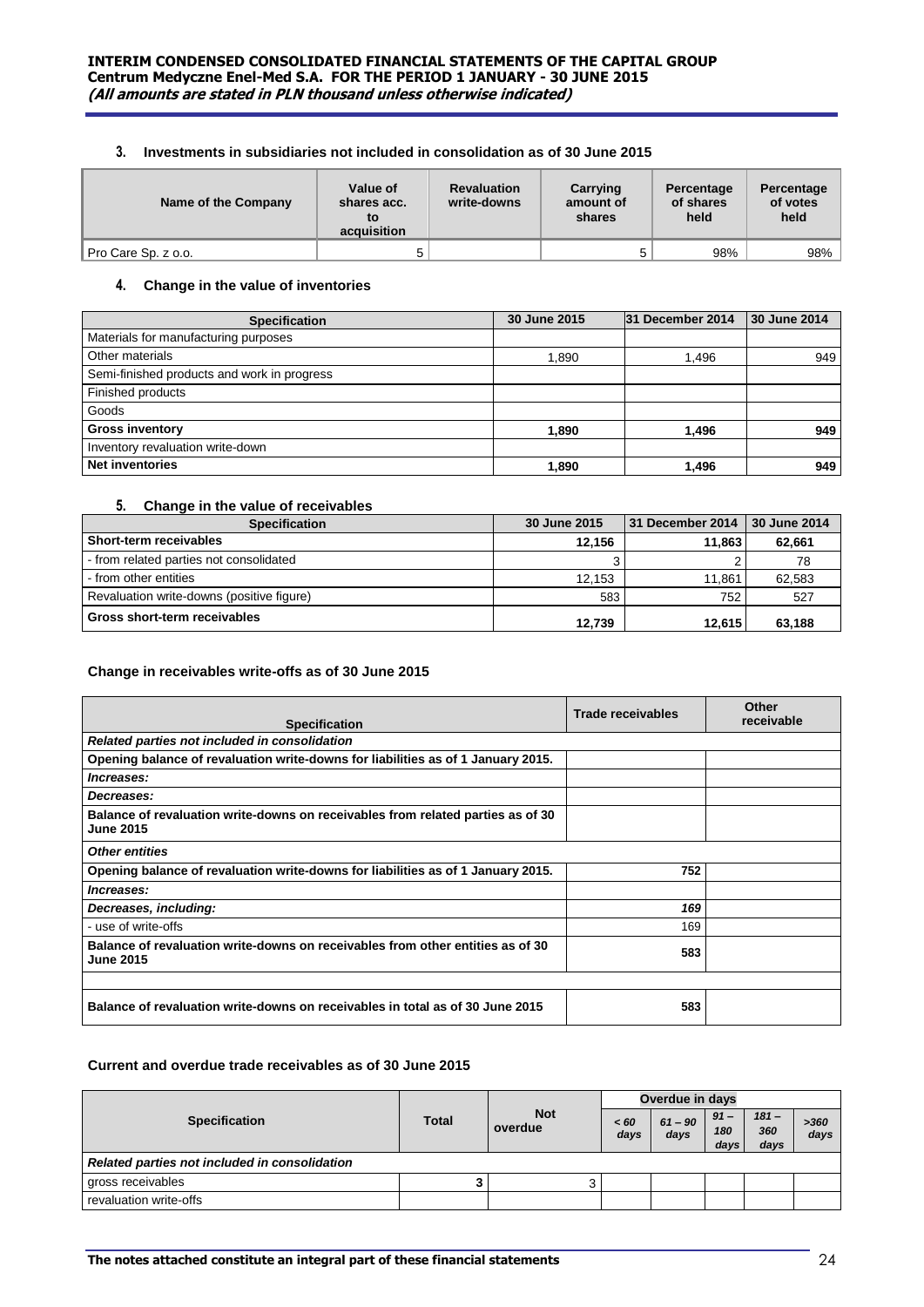| net receivables        | 3      | 3     |       |    |    |    |     |
|------------------------|--------|-------|-------|----|----|----|-----|
| <b>Other entities</b>  |        |       |       |    |    |    |     |
| gross receivables      | 11,633 | 8,385 | 2,531 | 29 | 69 | 47 | 571 |
| revaluation write-offs | 583    |       |       |    |    | 11 | 571 |
| net receivables        | 11,050 | 8,385 | 2,531 | 29 | 69 | 36 |     |
| <b>Total</b>           |        |       |       |    |    |    |     |
| gross receivables      | 11,636 | 8,388 | 2,531 | 29 | 69 | 47 | 571 |
| revaluation write-offs | 583    |       |       |    |    | 11 | 571 |
| net receivables        | 11,053 | 8,388 | 2,531 | 29 | 69 | 36 |     |

# **6. Deferred income tax**

| Negative temporary differences constituting the basis for the<br>establishment of a deferred tax asset | 31 December<br>2014 | increases | decreases | 30 June 2015 |
|--------------------------------------------------------------------------------------------------------|---------------------|-----------|-----------|--------------|
| Provision for jubilee bonuses and retirement severance                                                 | 309                 |           |           | 309          |
| Provision for unused holidays                                                                          | 780                 | 574       |           | 1,354        |
| Unpaid interest (suppliers+loans)                                                                      |                     | 81        |           | 81           |
| Other provisions                                                                                       | 1,088               | 878       | 1,088     | 878          |
| Valuation of loans acc. to IRR                                                                         | 115                 | 12        |           | 128          |
| Difference in leaseback                                                                                | 90                  |           | 56        | 35           |
| Losses deductible against future taxable income                                                        | 6,143               |           | 1,470     | 4,672        |
| Salaries and social security payable in subsequent periods                                             | 1,545               | 1,860     | 1,545     | 1,860        |
| Receivables revaluation write-downs                                                                    | 752                 |           | 169       | 583          |
| Total negative temporary differences                                                                   | 10,822              | 3.406     | 4,328     | 9,901        |
| tax rate                                                                                               | 19%                 | 19%       | 19%       | 19%          |
| Deferred tax assets                                                                                    | 2,056               | 647       | 822       | 1,881        |

| Positive temporary differences constituting the<br>basis for the establishment of a deferred tax | <b>December</b><br>31<br>2014 | increases | decreases | 30 June 2015 |
|--------------------------------------------------------------------------------------------------|-------------------------------|-----------|-----------|--------------|
| Accelerated tax depreciation                                                                     | 30,355                        | 1.909     |           | 32,264       |
| Accrued unpaid interest on loans                                                                 | 1.048                         | 67        | 200       | 914          |
| Net value of fixed assets in leasing - liabilities arising from leasing                          | 3,108                         |           | 458       | 2,650        |
| Valuation of loans and credits acc. to IRR                                                       | 46                            | 57        |           | 103          |
| Total positive temporary differences                                                             | 34,557                        | 2,032     | 658       | 35,932       |
| tax rate                                                                                         | 19%                           | 19%       | 19%       | 19%          |
| Deferred tax liability at the end of the period:                                                 | 6,566                         | 386       | 125       | 6,827        |

# **Net deferred tax assets/liability**

| <b>Specification</b>                             | 30 June 2015 | 31 December 2014 | 30 June 2014 |
|--------------------------------------------------|--------------|------------------|--------------|
| Deferred tax assets                              | 1.881        | 2.056            | 2.445        |
| Deferred tax liability - continuing operations   | 6.827        | 6.566            | 6.130        |
| Deferred tax liability - discontinued operations |              |                  |              |
| Net deferred tax assets/liability                | -4.946       | $-4.510$         | -3.686       |

# **7. Provision for pensions and similar benefits**

|                                         | 30 June 2015 | 131 December 2014 | 30 June 2014 |
|-----------------------------------------|--------------|-------------------|--------------|
| Provisions for post-employment benefits | 309          | 309               | 195          |
| Provisions for jubilee bonuses          |              |                   |              |
| Provisions for annual leave             | 1.354        | 780               | 1.234        |
| Provision for other benefits            | 150          | 925               |              |
| Total, including:                       | 1,814        | 2,015             | 1.429        |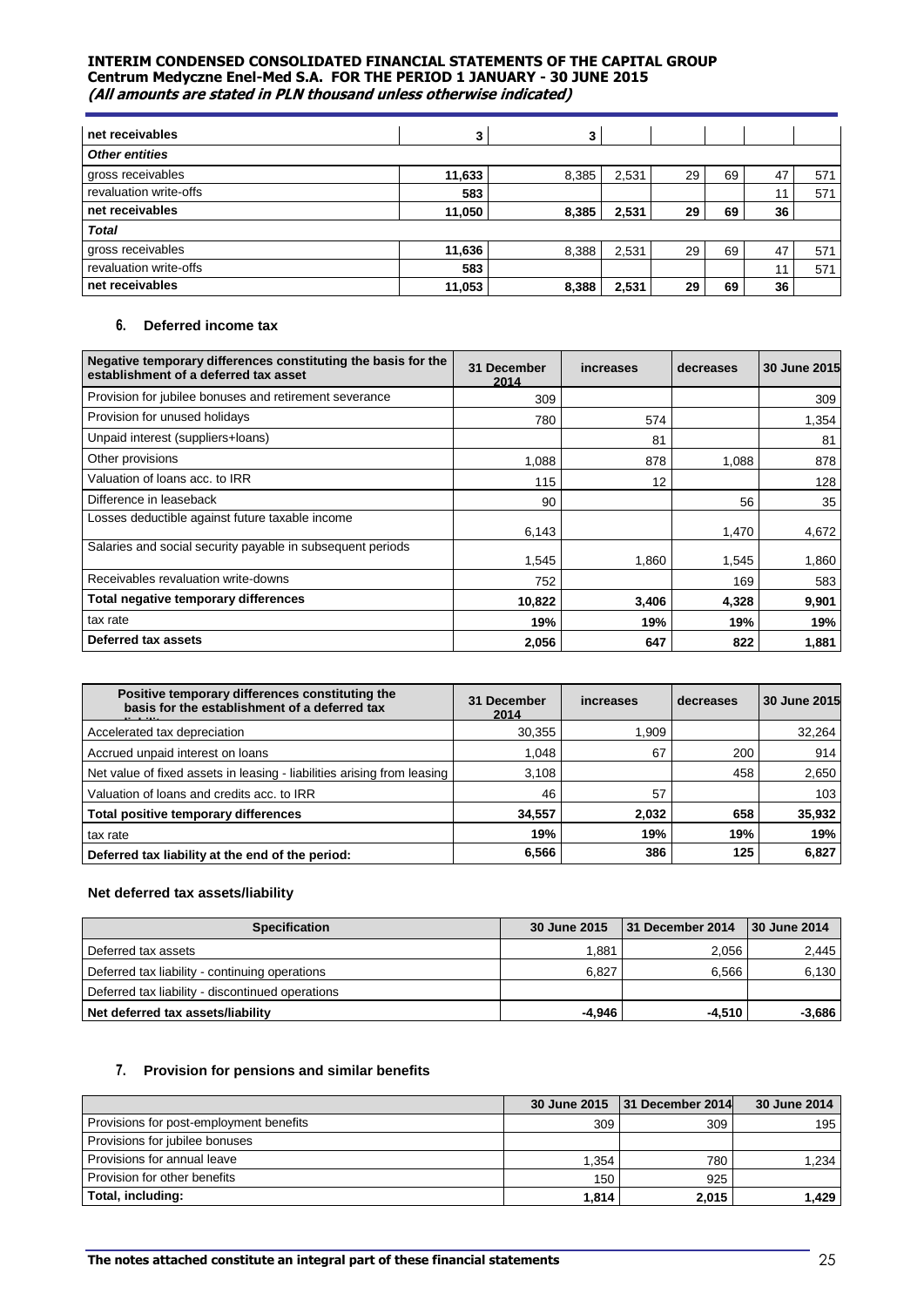| l - long-term | ാറാ<br>ے ت                | 292          | 189                                         |
|---------------|---------------------------|--------------|---------------------------------------------|
| $+ \alpha$ rm | $F^{\wedge}$<br>∽<br>ے ے. | 700<br>ن ∠ ن | $\lambda$<br>ຯບ<br>$\overline{\phantom{0}}$ |

# **Movement in provisions for employee benefits**

|                                | <b>Provisions</b><br>for post-<br>employmen<br>t benefits | <b>Provisions</b><br>for jubilee<br>bonuses | <b>Provisions for</b><br>annual leave | <b>Provision</b><br>for other<br>employee<br><b>benefits</b> |
|--------------------------------|-----------------------------------------------------------|---------------------------------------------|---------------------------------------|--------------------------------------------------------------|
| As of 1 January 2015           | 309                                                       |                                             | 780                                   | 925                                                          |
| <b>Creation of provision</b>   |                                                           |                                             | 1.160                                 | 150                                                          |
| Costs of benefits paid         |                                                           |                                             |                                       |                                                              |
| <b>Provisions reversed</b>     |                                                           |                                             | 586                                   | 925                                                          |
| As of 30 June 2015, including: | 309                                                       |                                             | 1,354                                 | 1501                                                         |
| - long-term                    | 292                                                       |                                             |                                       |                                                              |
| - short-term                   |                                                           |                                             | 1.355                                 | 150                                                          |

#### **8. Other provisions**

|                                                | 30 June 2015 31 December 2014 | 30 June 2014 |
|------------------------------------------------|-------------------------------|--------------|
| Provision for the audited financial statements | 30                            |              |
| Other                                          |                               |              |
| Total, including:                              | 30                            |              |
| - long-term                                    |                               |              |
| - short-term                                   | 30                            |              |

#### **Movement in provisions**

| <b>Specification</b>              | <b>Provisions for</b><br>guaranteeing<br>repairs and<br>refunds | <b>Restructuring</b><br>provision | <b>Other</b><br>provisions | <b>Total</b> |
|-----------------------------------|-----------------------------------------------------------------|-----------------------------------|----------------------------|--------------|
| As of 1 January 2015              |                                                                 |                                   | 30                         | 30           |
| Established during financial year |                                                                 |                                   |                            |              |
| Used                              |                                                                 |                                   | 30                         | 30           |
| Reversed                          |                                                                 |                                   |                            |              |
| Foreign exchange adjustment       |                                                                 |                                   |                            |              |
| Discount rate adjustment          |                                                                 |                                   |                            |              |
| As of 30 June 2015, including:    |                                                                 |                                   |                            |              |
| - long-term                       |                                                                 |                                   |                            |              |
| short-term                        |                                                                 |                                   |                            |              |

## **X. OPERATING SEGMENTS**

# **1. Recognised operating segments**

The core business of the Group is focused on the health care sector. Therefore, the financial statements of the Group present only one operating segment - medical services.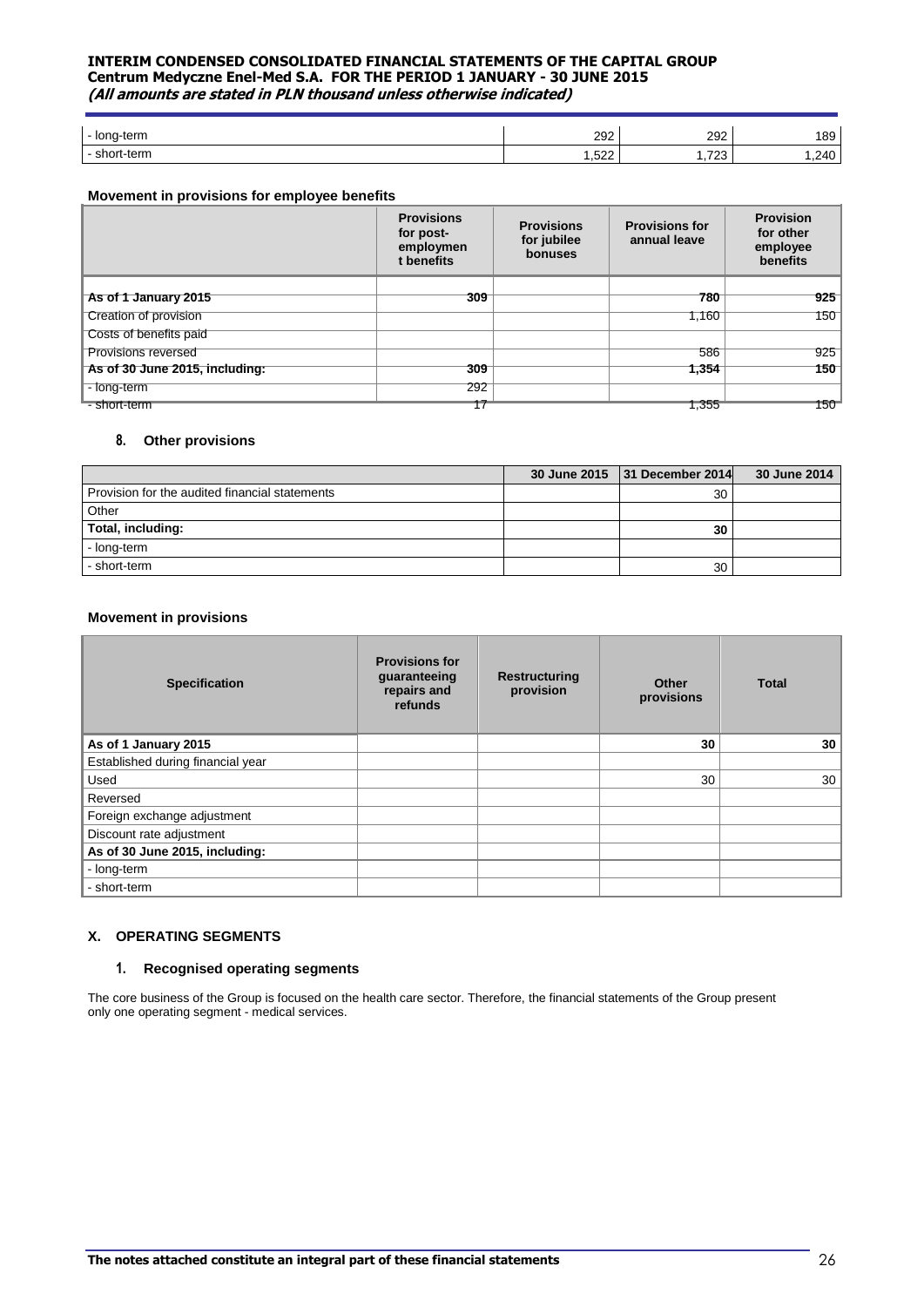# **XI. ISSUE, REDEMPTION AND REPAYMENT OF DEBT AND EQUITY SECURITIES**

# **1. Issue of debt securities**

Not applicable.

# **2. Issue of equity securities**

| <b>Specification</b> | <b>30 June 2015</b> | 31 December 2014 |
|----------------------|---------------------|------------------|
| Number of shares     | 23.566.900          | 23,566,900       |
| Share nominal value  |                     |                  |
| Initial capital      | 23,567              | 23.567           |

# **Changes in share capital**

| <b>Specification</b>              | 30 June 2015 | 31 December 2014 |
|-----------------------------------|--------------|------------------|
| Opening balance of capital        | 23,567       | 23,567           |
| Increases:                        |              |                  |
| Decreases:                        |              |                  |
| - hyperinflation                  |              |                  |
| <b>Closing balance of capital</b> | 23,567       | 23,567           |

All the shares issued are at nominal value of PLN 1 and were paid in full.

# **XII. PAID OUT (OR DECLARED) DIVIDEND**

| <b>Financial year</b> |              | Dividend on ordinary shares  |                    | Dividend advance payment |               |                    |  |
|-----------------------|--------------|------------------------------|--------------------|--------------------------|---------------|--------------------|--|
| ending on:            |              | Payment date   Amount in PLN | Value per<br>share | <b>Payment date</b>      | <b>Amount</b> | Value per<br>share |  |
| 30 June 2015          | 22 June 2015 | 2,356,690                    | 0.10               |                          |               |                    |  |
| 31 December 2014      |              |                              |                    |                          |               |                    |  |

# **XIII. TRANSACTIONS WITH RELATED PARTIES INCLUDED AND NOT INCLUDED IN CONSOLIDATION**

The following table presents the total amounts of transactions concluded with related parties in the current and previous financial year.

| <b>Related entity</b>                | Sales to related<br>parties |         |         | Receivables from related<br>parties |         | including overdue<br>receivables |    |         |
|--------------------------------------|-----------------------------|---------|---------|-------------------------------------|---------|----------------------------------|----|---------|
| <b>Parent company</b>                | 30 June                     | 30 June | 30 June | 31                                  | 30 June | 30 June                          | 31 | 30 June |
| Centrum Medyczne Enel-Med SA         |                             |         |         |                                     |         |                                  |    |         |
| <b>Subsidiaries:</b>                 |                             |         |         |                                     |         |                                  |    |         |
| Enelbud Sp. z o.o.                   | 7                           |         | 3       |                                     | 4       |                                  |    |         |
| Enel Invest Sp. z o.o.               | 3                           | 3       |         |                                     |         |                                  |    |         |
| Pro Care Sp. z o.o.                  |                             |         |         |                                     |         |                                  |    |         |
| Associates:                          |                             |         |         |                                     |         |                                  |    |         |
| Bonus Vitae Sp. z o.o.               |                             |         |         |                                     |         |                                  |    |         |
| Other related parties:               |                             |         |         |                                     |         |                                  |    |         |
| Centrum Medyczne Enel-Med Sp. z o.o. | ⇁                           |         | 3       |                                     | 78      |                                  |    |         |

| <b>Related entity</b>        | <b>Purchases</b><br>from related<br>parties |                 | Amounts payable to<br>related entities |                               |                 | including overdue, after<br>expiry of the<br>payment deadline |                        |                 |
|------------------------------|---------------------------------------------|-----------------|----------------------------------------|-------------------------------|-----------------|---------------------------------------------------------------|------------------------|-----------------|
| <b>Parent company</b>        | 30 June<br>2015                             | 30 June<br>2014 | 30 June<br>2015                        | 31<br><b>December</b><br>2014 | 30 June<br>2014 | 30 June<br>2015                                               | 31<br>December<br>2014 | 30 June<br>2014 |
| Centrum Medyczne Enel-Med SA |                                             |                 |                                        |                               |                 |                                                               |                        |                 |
| Subsidiaries:                |                                             |                 |                                        |                               |                 |                                                               |                        |                 |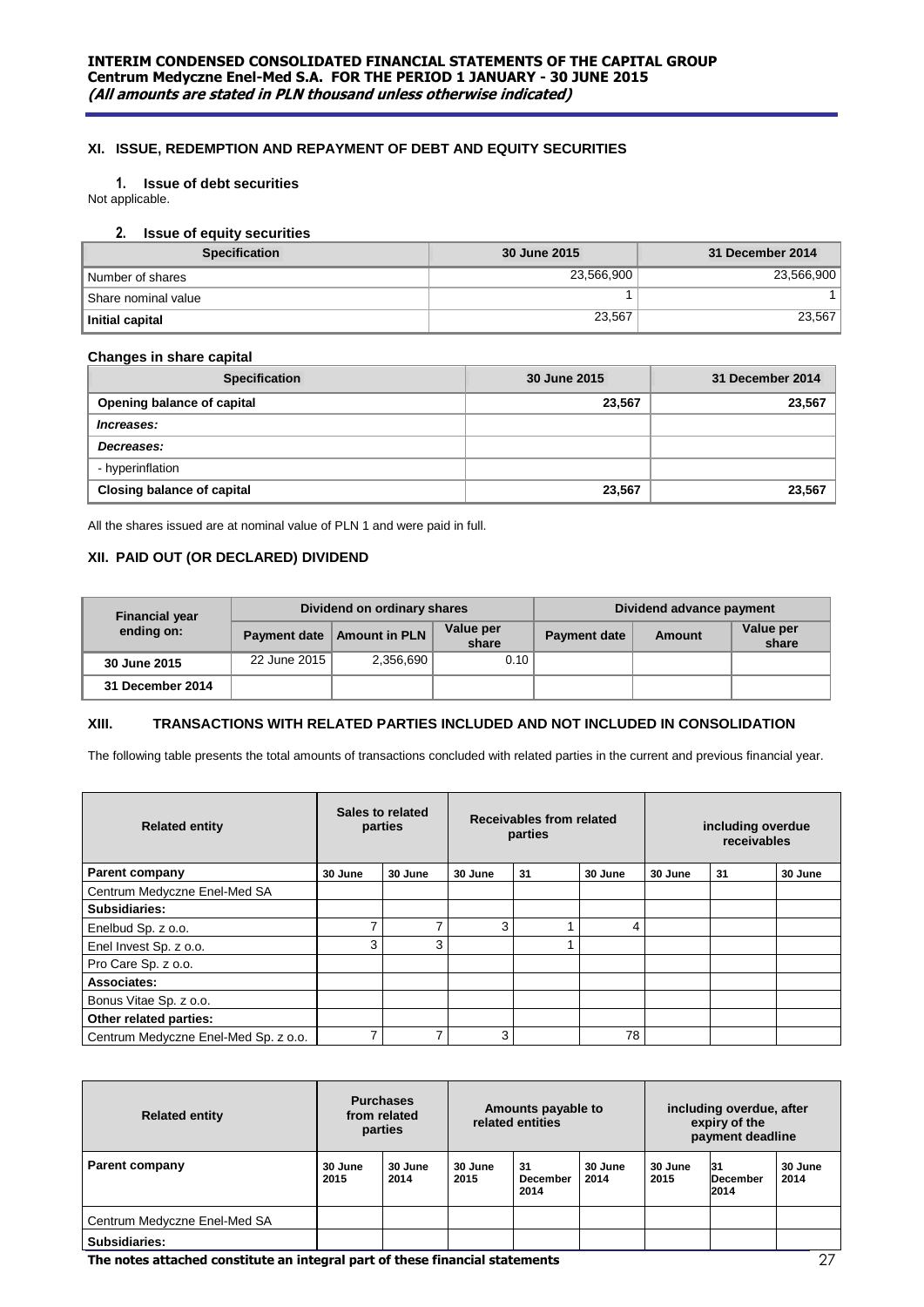| Enelbud Sp. z o.o.                   |     |     |  |  |  |
|--------------------------------------|-----|-----|--|--|--|
| Enel Invest Sp. z o.o.               |     |     |  |  |  |
| Pro Care Sp. z o.o.                  |     |     |  |  |  |
| Associates:                          |     |     |  |  |  |
| Bonus Vitae Sp. z o.o.               |     |     |  |  |  |
| Other related parties:               |     |     |  |  |  |
| Centrum Medyczne Enel-Med Sp. z o.o. | 988 | 988 |  |  |  |

## **Terms and conditions of transactions with related parties**

Transactions between related parties took place under conditions equivalent to those applicable to transactions concluded based on market terms.

# **Loan granted to a member of the Management Board**

Not applicable.

# **Other transactions with members of the Management Board**

Not applicable.

# **XIV.OUTSTANDING LOANS OR BREACH OF LOAN AGREEMENT IN MATTERS THAT HAVE NOT BEEN REMEDIED BEFORE THE REPORTING DAY OR ON THIS DAY**

Not applicable.

# **XV. CHANGES IN CONTINGENT LIABILITIES OR CONTINGENT ASSETS SINCE THE CLOSING OF THE LAST FINANCIAL YEAR**

| <b>CONTINGENT LIABILITIES</b>                                                                      | 30 June 2015 | 31 December 2014 | 30 June 2014 |
|----------------------------------------------------------------------------------------------------|--------------|------------------|--------------|
| Surety for repayment of a credit                                                                   |              |                  |              |
| Endorsement of promissory note                                                                     | 8,149        | 8,326            | 8,502        |
| Liabilities due to bank guarantees granted as a security<br>for the performance of trade contracts | 5,865        | 5,513            | 4,882        |
| Sureties for a bank loan granted to third parties                                                  |              |                  | 3,482        |
| Court cases pending against the Company                                                            |              |                  |              |
| Contractual obligation under the license agreement                                                 |              |                  |              |
| Liabilities arising from lawsuits                                                                  | 1.152        | 1.263            | 1.299        |
| Other contingent liabilities                                                                       |              |                  |              |
| <b>Total contingent liabilities</b>                                                                | 15,166       | 15,102           | 18,165       |

# **Contingent liabilities under granted guarantees and sureties**

| <b>Specification</b>    | Guarantee / surety for            | <b>Title</b> | Currency   | 30<br>June<br>2015 | 31<br><b>December</b><br>2014 | 30<br>June<br>2014 |
|-------------------------|-----------------------------------|--------------|------------|--------------------|-------------------------------|--------------------|
| bank quarantee issued   |                                   | performance  |            |                    |                               |                    |
| by Bank Millennium S.A. |                                   | bond         |            |                    |                               |                    |
|                         | Kupiec Poznański SA               |              | <b>PLN</b> | 563                | 563                           | 563                |
| bank quarantee issued   |                                   | performance  |            |                    |                               |                    |
| by Bank Millennium S.A. |                                   | bond         |            |                    |                               |                    |
|                         | Union Investment Real Estate GmbH |              | <b>PLN</b> |                    | 286                           | 286                |
| bank quarantee issued   |                                   | performance  |            |                    |                               |                    |
| by Bank Millennium S.A. |                                   | bond         |            |                    |                               |                    |
|                         | Atrium Promenada Sp. z o.o.       |              | <b>PLN</b> | 348                | 341                           | 341                |
| bank guarantee issued   |                                   | performance  |            |                    |                               |                    |
| by Bank Millennium S.A. |                                   | bond         |            |                    |                               |                    |
|                         | <b>NBP</b>                        |              | <b>PLN</b> | 657                | 657                           | 657                |
| bank guarantee issued   |                                   | performance  |            |                    |                               |                    |
| by Bank Millennium S.A. |                                   | bond         |            |                    |                               |                    |
|                         | <b>SEB Investment GmbH</b>        |              | <b>PLN</b> | 305                | 300                           | 300                |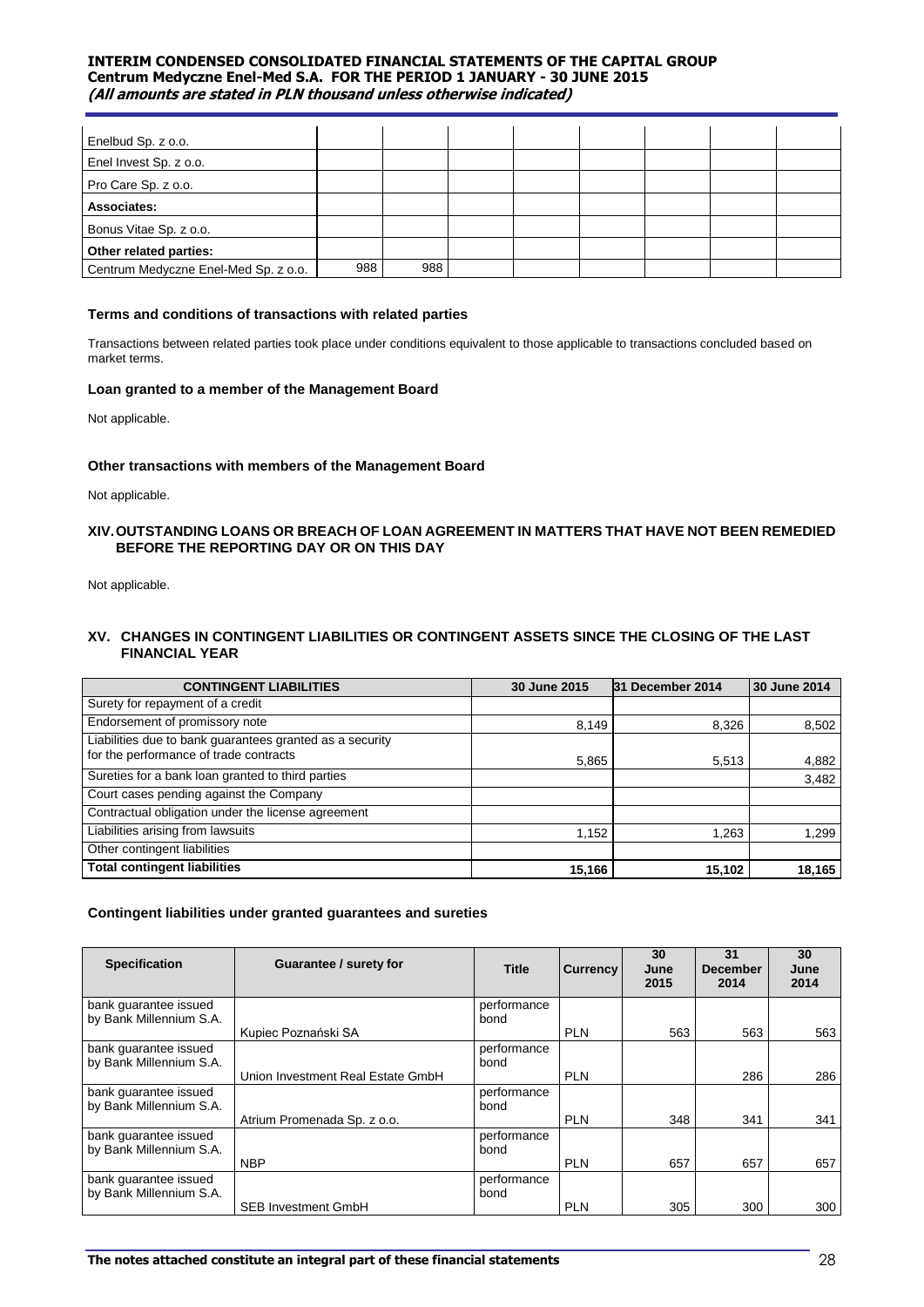| bank guarantee issued                            |                                                                              | performance                    |            |        |        |        |
|--------------------------------------------------|------------------------------------------------------------------------------|--------------------------------|------------|--------|--------|--------|
| by Bank Millennium S.A.                          |                                                                              | bond                           |            |        |        |        |
| bank guarantee issued                            | Arkady Wrocławskie                                                           | performance                    | <b>PLN</b> | 295    | 295    | 295    |
| by Bank Millennium S.A.                          |                                                                              | bond                           |            |        |        |        |
|                                                  | GSSM Warsaw Sp z o.o.                                                        |                                | <b>PLN</b> |        |        | 398    |
| bank guarantee issued                            |                                                                              | performance                    |            |        |        |        |
| by Bank Millennium S.A.                          |                                                                              | bond                           |            |        |        |        |
| bank guarantee issued                            | GSSM Warsaw Sp z o.o.                                                        | performance                    | <b>EUR</b> | 422    | 429    |        |
| by Bank Millennium S.A.                          |                                                                              | bond                           |            |        |        |        |
|                                                  | Project Sp.z o.o.                                                            |                                | <b>PLN</b> | 386    | 386    | 386    |
| bank guarantee issued                            |                                                                              | performance                    |            |        |        |        |
| by Bank Millennium S.A.                          |                                                                              | bond                           |            |        |        |        |
|                                                  | Blue City Sp. z o.o.                                                         |                                | <b>PLN</b> | 291    | 290    | 290    |
| bank guarantee issued<br>by Bank Millennium S.A. |                                                                              | performance<br>bond            |            |        |        |        |
|                                                  | Legia Warszawa S.A.                                                          |                                | <b>PLN</b> | 195    |        |        |
|                                                  |                                                                              | performance                    |            |        |        |        |
| bank guarantee issued<br>by Bank Millennium S.A. | Tenali Investments Sp. z o.o. "Silesia<br>Business Park" Spółka Komandytowo- | bond                           |            |        |        |        |
|                                                  | akcyjna                                                                      |                                | <b>PLN</b> | 60     |        |        |
| bank guarantee issued                            | Tenali Investments Sp. z o.o. "Silesia                                       | performance                    |            |        |        |        |
| by Bank Millennium S.A.                          | Business Park" Spółka Komandytowo-                                           | bond                           |            |        |        |        |
|                                                  | akcyjna                                                                      |                                | <b>EUR</b> | 319    |        |        |
| bank guarantee issued                            |                                                                              | performance                    |            |        |        |        |
| by Bank Millennium S.A.                          | Centrum Zana SA                                                              | bond                           | <b>EUR</b> | 526    |        | 513    |
| bank quarantee issued                            |                                                                              | performance                    |            |        | 525    |        |
| by Bank Millennium S.A.                          | <b>KNS Krakau NeueStadmitte</b>                                              | bond                           |            |        |        |        |
|                                                  | G.m.b.H.&Co.KG Sp. K.                                                        |                                | <b>EUR</b> | 270    |        |        |
| bank guarantee issued                            |                                                                              | performance                    |            |        |        |        |
| by Bank Millennium S.A.                          |                                                                              | bond                           |            |        |        |        |
|                                                  | MBP I Sp.z o.o.                                                              |                                | <b>EUR</b> | 269    | 180    | 176    |
| bank guarantee issued<br>by Bank Millennium S.A. |                                                                              | performance<br>bond            |            |        |        |        |
|                                                  | EC ProjektManagement Polska Sp. z o.o.                                       |                                | <b>EUR</b> |        | 270    | 264    |
| bank guarantee issued                            |                                                                              | performance                    |            |        |        |        |
| by Bank Millennium S.A.                          |                                                                              | bond                           |            |        |        |        |
|                                                  | Kite Duo Sp. z o.o.                                                          |                                | <b>EUR</b> | 416    | 423    | 413    |
| bank guarantee issued<br>by Bank Millennium S.A. |                                                                              | performance<br>bond            |            |        |        |        |
|                                                  | Union Investment Real Estate GmbH                                            |                                | <b>EUR</b> | 144    | 146    |        |
| bank guarantee issued                            |                                                                              | performance                    |            |        |        |        |
| by Bank Millennium S.A.                          |                                                                              | bond                           |            |        |        |        |
|                                                  | Union Investment Real Estate GmbH                                            |                                | <b>EUR</b> | 296    |        |        |
| bank guarantee issued                            |                                                                              | performance                    |            |        |        |        |
| by Bank Millennium S.A.                          | Echo-West Gate Sp. z o.o. Sp.<br>Komandytowo- akcyjna                        | bond                           | <b>EUR</b> | 101    |        |        |
| bank guarantee issued                            |                                                                              | performance                    |            |        |        |        |
| by Bank Millennium S.A.                          |                                                                              | bond                           |            |        |        |        |
|                                                  | Atalian Poland Sp. z o.o.                                                    |                                | <b>PLN</b> | 421    | 421    |        |
| surety for credit                                |                                                                              | collateral for                 |            |        |        |        |
| obligation of a third                            |                                                                              | the                            |            |        |        |        |
| company<br>endorsement of                        | Bank Millennium S.A.                                                         | repayment of<br>collateral for | <b>PLN</b> |        |        | 1,000  |
| promissory note issued by                        |                                                                              | lease                          |            |        |        |        |
| Centrum Medyczne Enel-                           |                                                                              | liabilities                    |            |        |        |        |
| Med. Sp. z o.o.                                  | BFL Nieruchomości Sp. z o.o.                                                 |                                | <b>PLN</b> | 8,149  | 8,326  | 8,502  |
| surety for credit                                |                                                                              | collateral for                 |            |        |        |        |
| obligation of a third                            | ING Bank Śląski SA                                                           | the                            |            |        |        |        |
| company                                          |                                                                              | repayment of                   | <b>PLN</b> |        |        | 2,482  |
| <b>Total</b>                                     |                                                                              |                                |            | 14,435 | 13,838 | 16,866 |
|                                                  |                                                                              |                                |            |        |        |        |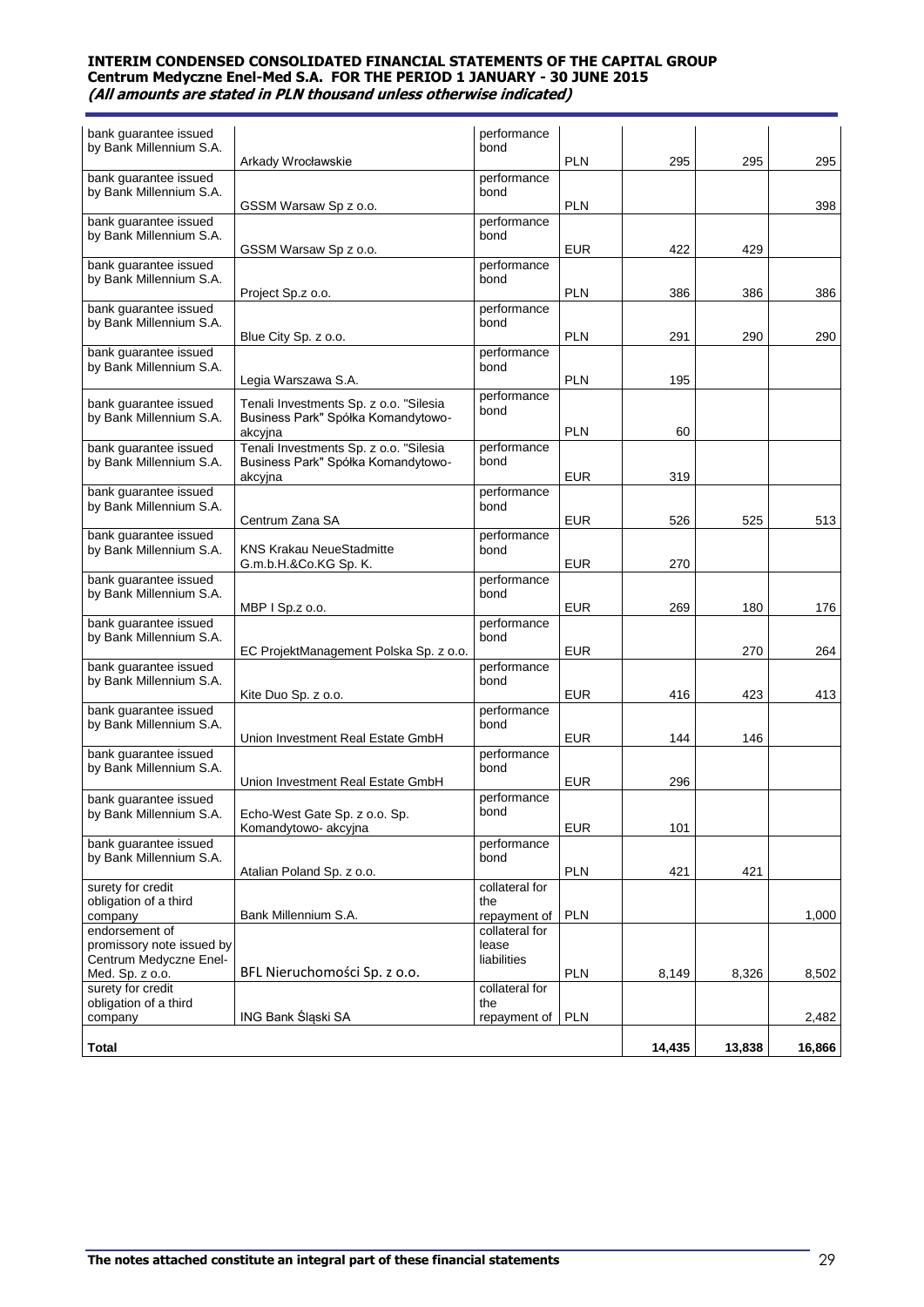# **XVI. FINANCIAL INSTRUMENTS - INFORMATION ON FAIR VALUE**

|                                                                        | <b>Carrying amount</b> |                  | <b>Fair value</b> |                  |  |
|------------------------------------------------------------------------|------------------------|------------------|-------------------|------------------|--|
| <b>Financial instruments</b>                                           | 30 June 2015           | 31 December 2014 | 30 June 2015      | 31 December 2014 |  |
| Financial assets measured at fair value through profit or<br>loss      |                        |                  |                   |                  |  |
| Held-to-maturity financial assets                                      |                        |                  |                   |                  |  |
| Available-for-sale financial assets (measured at fair<br>value)        | 7,962                  |                  | 7,962             |                  |  |
| Other financial assets                                                 | 5,438                  | 5,447            | 5,438             | 5,447            |  |
| Loans granted and own receivables                                      | 12,156                 | 11,864           | 12,156            | 11,864           |  |
| Financial liabilities measured at fair value through profit<br>or loss |                        |                  |                   |                  |  |
| <b>Other financial liabilities</b>                                     | 58,683                 | 53,443           | 58,683            | 53,443           |  |

As of 30 June 2015 the Group claimed financial instruments shown at fair value in the statement of financial position. The Company uses the following hierarchy for determination and disclosure of the fair value of financial instruments by the valuation method:

Level 1- quoted prices (unadjusted) in active markets for identical assets or liabilities

Level 2 - other methods for which all the factors with a significant impact on the disclosed fair value are considered indirectly or directly. Level 3 - methods based on factors having a significant impact on the disclosed fair value which are not based on observable market data

The level in the fair value hierarchy within which the fair value measurement is categorised in its entirety shall be determined on the basis of the lowest level input that is significant to the fair value measurement in its entirety. For this purpose, the significance of an input is assessed against the fair value measurement in its entirety. If a fair value measurement uses observable inputs that require significant adjustment based on unobservable inputs, that measurement is a Level 3 measurement. Assessing the significance of a particular input to the fair value measurement in its entirety requires judgement, considering factors specific to the asset or liability.

In the period ended on 30 June 2015 no movement took place between level 1 and level 2 of the fair value hierarchy nor were any of the instruments moved from/to level 3 of the fair value hierarchy.

#### **XVII. CHANGES IN THE STRUCTURE OF THE CAPITAL GROUP AND ITS ENTITIES MADE DURING THE FIRST HALF OF 2015.**

Following the establishment of the company under the name Pro Care sp. z o.o. and the acquisition of 98% of the shares in its share capital by Enel Invest sp. z o.o. the Centrum Medyczne ENEL-MED Capital Group has expanded by another subsidiary.

# **XVIII. INVESTMENT ENTITY**

Not applicable.

# **XIX. LITIGATION SETTLEMENTS**

Tax settlements and other regulated areas of activity (e.g. customs duty or foreign exchange) may be the subject matter of control by administrative bodies, which are entitled to impose high penalties and sanctions. Lack of reference to generally accepted legal regulations in Poland results in inconsistencies and inaccuracies in the regulations in force. Frequently occurring differences in opinions on the interpretation of tax provisions, both within state bodies and between state bodies and enterprises, lead to uncertainty and conflicts. Such circumstances make tax risk in Poland much higher than the risk usually found in more developed tax systems.

Tax settlements may be the subject of control in the period of the subsequent five years, starting from the end of the year on which the tax was settled. As a result of tax controls, previous tax settlements of the Companies of the Group may be increased by additional tax liabilities. According to the Company, as of 30 June 2015, adequate provisions for identified and quantifiable tax risk were established.